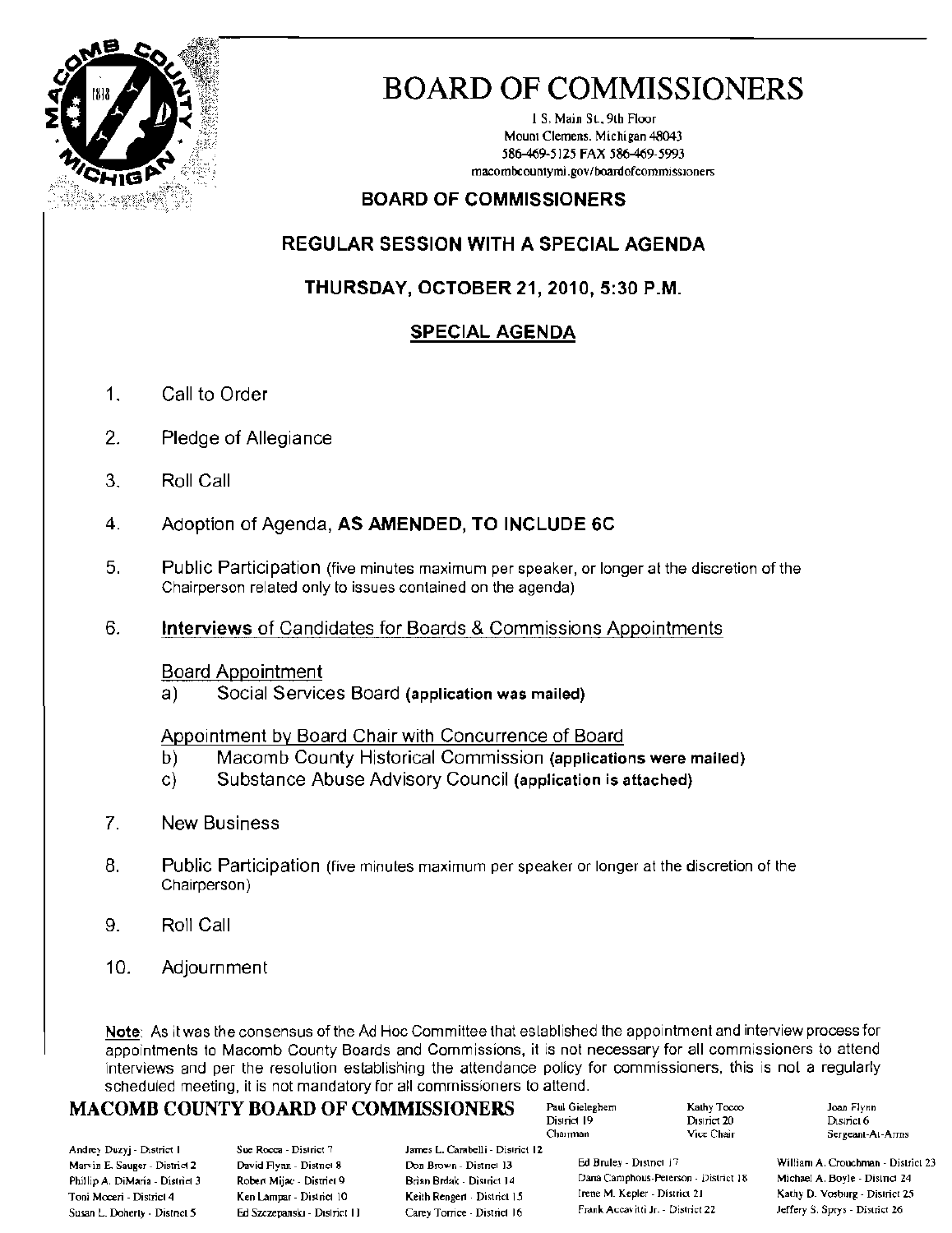### October 2010 Boards & Commissions Appointments

### Appointment by vote of the Full Board:

**• Social Services Board** 

1 Vacancy for 3 year term starting 11/01/2010 through 10/31/2013

**1 application for reappointment received: Roger Faciane** 

**Appointment by Board Chair with Concurrence of Full Board:** 

**• Macomb County Historical Commission** 

**3 Vacancies for 3 year terms, designation of "Interested Person" starting**  11/01/2010 through 10/31/2013

**3 applications for reappointment received: John Emerson**  Alan Naldrett Karl Mark Pall

**• Substance Abuse Advisory Council** 

1 Vacancy for 3 year term starting upon appointment through 08/31/2013.

**1 application for reappointment received: Eric Jackson**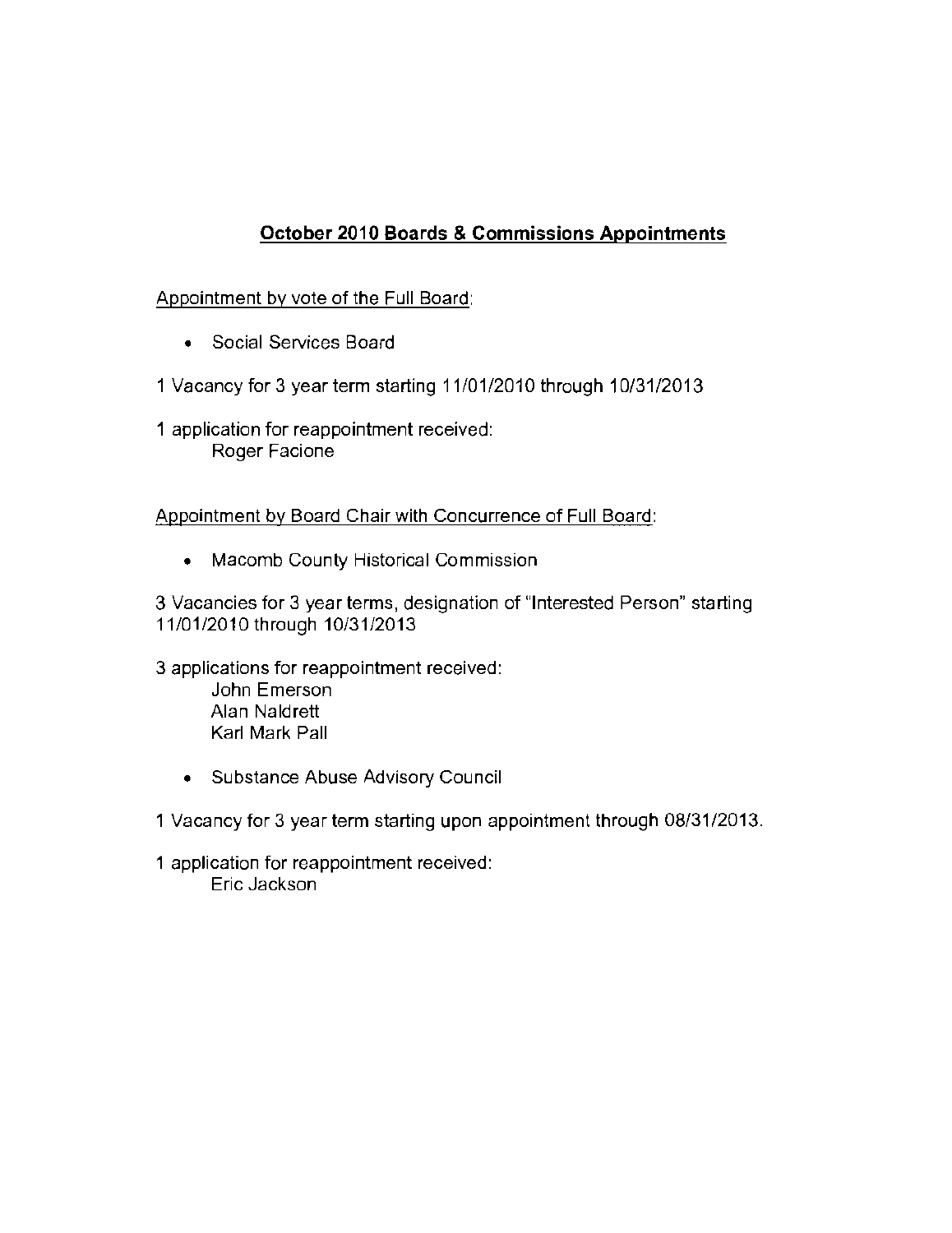### **APPLICATION FOR APPOINTMENT MACOMB COUNTY BOARD OR COMMISSION**

(Please note only legible applications can be considered)

1,  $\frac{\int_{\Omega} \rho_{\text{max}} \int A \subset i \omega \nu \ell}{\text{Name}}$ , hereby make application for appointment to  $\frac{\int_{\Omega} \rho_{\text{max}}}{\text{Name}}$  $\frac{S_{\text{exvice}} S_{\text{0.4}}}{\text{Name of Board or Commission of } F}$  for  $\frac{S_{\text{max}}}{\text{symber of years}}$  from  $\frac{1}{1/2}$   $\frac{2010}{\text{Exact Date of Appointment}}$ to  $(0/3)/20/3$ TO THE MACOMB COUNTY BOARD OF COMMISSIONERS: STATE OF MICHIGAN)  $)$ ss **COUNTY OF MACOMBY** 1.1 reside at  $5/385$  BASE St. New BACtimone 48042 MACOM 6 and have since December, 1924. Mailing address if different than above:  $\mathcal{N} A$  , Telephone:  $(SgC)$   $925 - 331C$  Cell Phone:  $(SgC)$  322-8474 Email: Rand & FACIONE OSBC global. Net 2. I am at least 18 years of age: Yes Mo □ 3. I am currently registered to vote: Yes Mo □ 5. Employer: Mt. CALUANY Luthenne Chunch Telephone:  $(58C)$   $757 - 0319$ a. Indicate nature of your work: <u>2012 AVS FAY</u> b. Title:  $P_{ASE}$  (Reverend)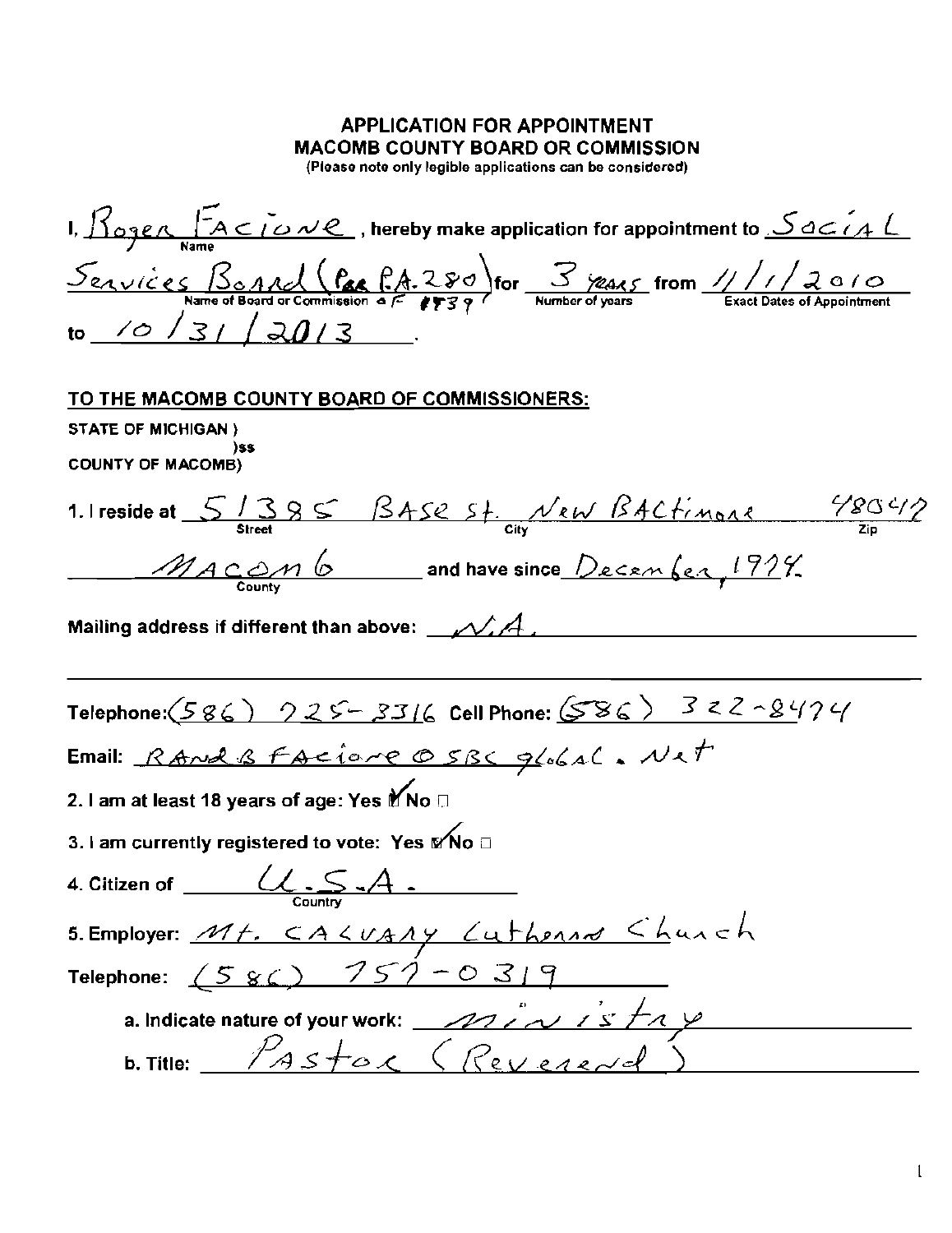| 6. Educational level and degrees received: $\n  MAS$ $fenses$ $ \sim$ $\n  P$ $\overrightarrow{V}$ $\overrightarrow{V}$ $\overrightarrow{V}$ $\overrightarrow{V}$ |
|-------------------------------------------------------------------------------------------------------------------------------------------------------------------|
|                                                                                                                                                                   |
| Mastens of Educational Psychology;                                                                                                                                |
| 7. I presently hold the following appointments and elected positions:                                                                                             |
| Title PLASON, Social Services Bond (Since 2005)                                                                                                                   |
| <u>Police Chaplain, City of WAMP (Since 2006)</u>                                                                                                                 |
| Tille / jury (Representative, ELCA, Southeast Mich Symual<br>Appointment or Election Date Canalislacy Cum.                                                        |
| 8. Previously held appointments and/or elected positions:                                                                                                         |
| President (Anchor BAY Community Foundation 10/95 th, 10/98                                                                                                        |
| $P_{\text{resid},+}$ / Archia Buy Schools Bd of Education 7/91 the 6/95                                                                                           |
| $\frac{p_{residext}+p_{str}+p_{str}+p_{str}}{F}$ Johns Luthman Church $p_{st}$ (92 the 22/2000                                                                    |

9. Have you even been convicted of a felony? If yes, list each, giving date, nature of offense or violation, name and location of court, the penalty imposed, if any, or the disposition of the case. A conviction will not automatically bar you from an appointment.

<u> 1989 - Johann Harry Harry Harry Harry Harry Harry Harry Harry Harry Harry Harry Harry Harry Harry Harry Harry</u>  $\sqrt{2}$ 

10. Do you have a conflict of interest or a potential conflict of interest such as a financial or business interest in any contracts, grants, permits, etc. with Macomb County? If so, list the interest (except where required for the appointment).

 $0\not\sim e$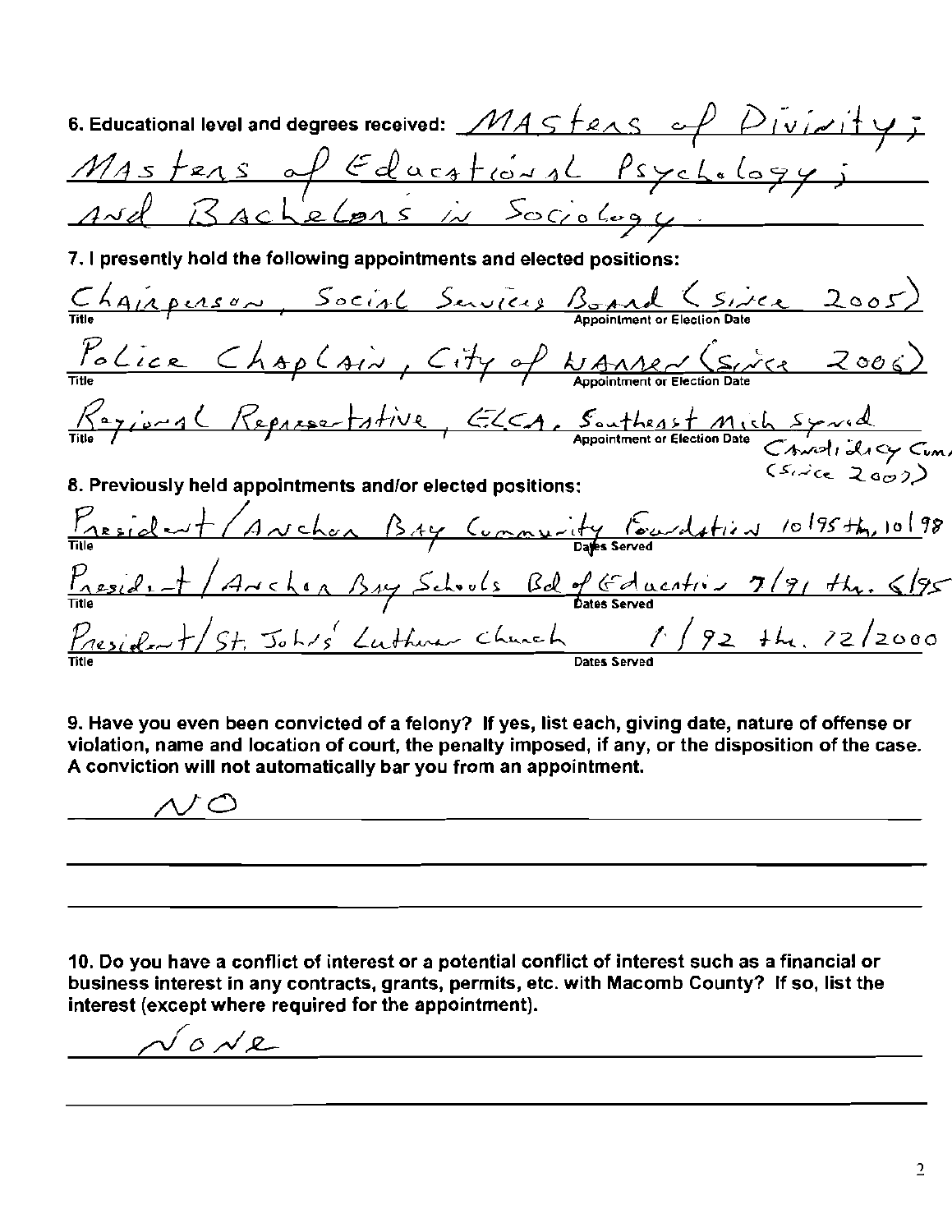11. List any family members who are or have been employed by Macomb County or are or have been elected to County offices.

 $\sqrt{\rho}$   $\sqrt{\rho}$ 12. Is this an application for reappointment? Yes tMo □ If yes, how many years have you served on this board?  $\angle\angle\angle\angle\angle\angle\angle$ Please indicate your attendance record for the term(s) served  $\sqrt{265}$ Comments/Clarification (only if necessary)  $\sim$   $\sim$   $\sim$   $\sim$   $\sim$ 13. Briefly indicate your qualifications for appointment to this specific board and why you believe your appointment will benefit Macomb County. My professional experience, training, and current involvement on the Social Sensions Beand (that includes the Muths T. Bany Covening Board ) represent my qualifications for re-appointment. I nost value the opportunity to continue serving our County residents at the County's MTB modical same facility Ard the Many Macente Centy families Served<br>through the three County District offices of the<br>Department of Human Services (DHS).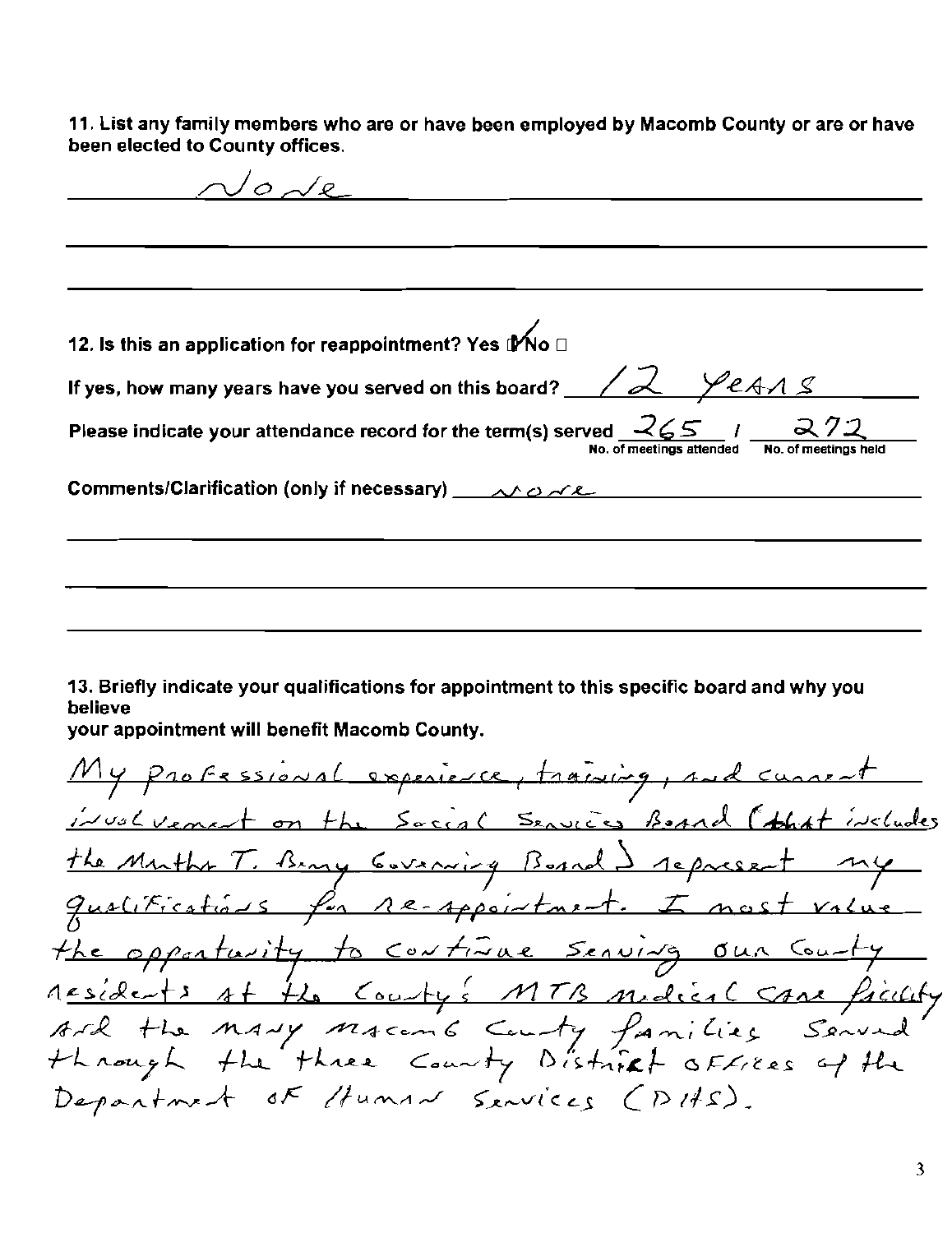**I hereby apply for appointment to** *County Sucial Similas Beand* and do swear or affirm **board or Commission** that (1) if appointed, I will comply with all statutory and other requirements and obligations of my appointment; (2) if I cease to comply with such requirements, I automatically forfeit said appointed position; (3) I hold no position or appointment which is a conflict of interest with the appointed position applied for; and  $(4)$  to the best of my knowledge and belief, I possess the requisite qualifications for the office I am seeking.

| <b>Signature</b><br>Name (Print of Type)                                                                                                 | FACIONE                                                                                                                                      |
|------------------------------------------------------------------------------------------------------------------------------------------|----------------------------------------------------------------------------------------------------------------------------------------------|
| Subscribed and sworn to before me this<br>14th day of September , 2016.<br>Shilly M. Timera<br>Notary Public                             |                                                                                                                                              |
| <b>Macomb County, Michigan</b>                                                                                                           |                                                                                                                                              |
| My commission expires: $\angle \angle \angle \angle \angle \angle \angle \angle \angle \angle \angle \angle \angle \angle \angle \angle$ | SHIRLEY M. TINSON<br>NOTARY PUBLIC, STATE OF !<br><b>COUNTY OF MACOMB</b><br>MY COMMISSION EXPIRES Aug 19, 2014<br>ACTING IN COUNTY OF MACOM |

Note: Applicants may  $-$  but it is not required  $-$  attach additional information pertaining to this Applicalion for Appointment if attachments do not exceed the maximum for each item listed below:

- $\bullet$  Resume  $-\mu$ p to one page
- $\bullet$  Letter of Reference  $-$  up to two pages
- $\bullet$  Letter of Intent  $-$  up to one page

The following is for Board Office use only:

Overseeing Committee: \_

Chair Review for Compliance: You J (Commissioner Sign-off)

(revised 02109 pd)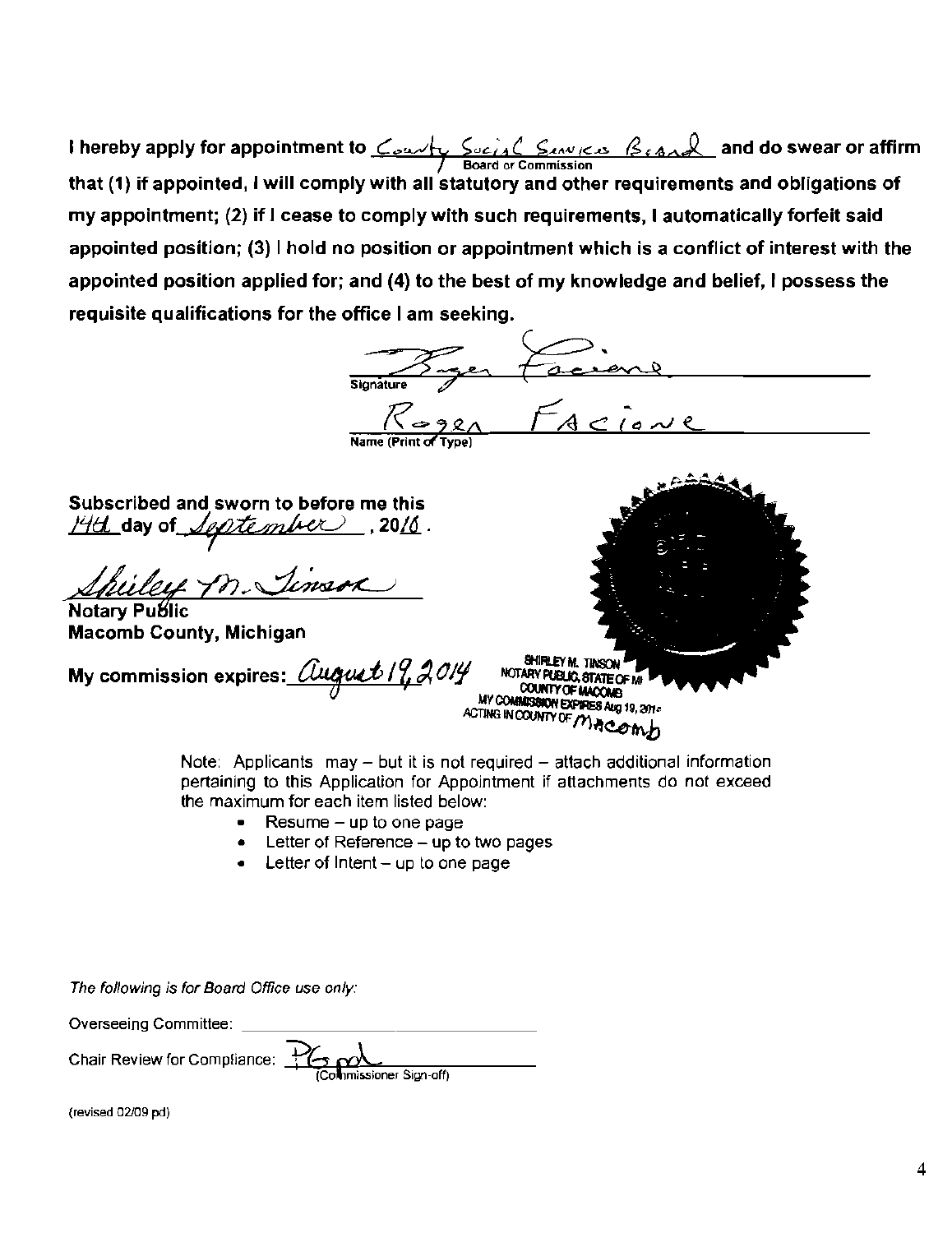#### Popular name: Act 280

400.46 County social services board; administration of powers and duties; appointment and terms of members; oath; vacancies; conducting business at public meeting; notice; quorum; meetings; chairperson; effect of failure to attend meetings; compensation and expenses; availability of writings to public. Sec.  $46$ . (1) The administration of the powers and duties of the county department shall be vested in a county social serviees board of 3 members, appointed from persons residing within the county and not holding an elective office, for 3-year terms as follows: 2 members shall be appointed by the county board of commissioners, *and* I member by the director ofsocial services. Members appointed before October 27, 1965, shall eontinue in office until the expiration of their tenns and until successors are appointed and qualified. Each member shall qualify by taking and filing with the county clerk the constitutional oath of office, and shall hold office until the appointment and qualification of a successor. Vacancies in the membership of the board shall be filled for the expiration of the unexpired tenn, in the same manner as provided for appointment ofthe original members.

(2) The business which the county social services board may perfonn shall be conducted at a public meeting of the county social services board held in compliance with Act No. 267 of the Public Acts of 1976.

Public notice of the timc, date, and place of the meeting shall be given in the manner required by Act No. 267 of the Public Acts of 1976. A majority of the board constitutes a quorum for the transaction of business. The board shall meet on the call of the chairperson, or on a written request to the chairperson signed by 2 members of the board, or at times and places as prescribed by the rules ofthe board. The board shall hold not less than 12 meetings each fiscal year with an interval of not more than 5 weeks between 2 meetings.

(3) At the first meeting following the appointment of a new member to the board, the members shall choose 1 member as chairperson, who shall continue to act as chairperson of the board until the selection of a successor.

(4) If a member of the county social services board, upon receiving notification, fails to attend 3 consecutive regularly scheduled meetings of the board, the county board of commissioners after notification from the county social services board of the failure of a member to attend without reasonable cause such as illness or other circumstances beyond the member's control shall by formal vote excuse the member or declare the office vacant. The vacancy shall be filled for the remainder of the unexpired term in the same manner as the original appointment was made.

(5) Members of the board shall be reimbursed for necessary travel and other expenses, and shall be paid such amount as shall be fixed by the board of commissioners or board of county auditors.

 $(6)$  Except as prescribed in sections 35 and 64, a writing prepared, owned, used, in the possession of, or retained by the county social services board in the performance of an official function shall be made available to the public in compliance with Act No. 442 of the Public Acts of 1976.

History: 1939, Aet *280,* Imd. EfT. June 16, 1939; Am. 1945, Act 53, EfT. Sept. 6, 1945; CL *1948,400.46;* Am. 1965, Act401,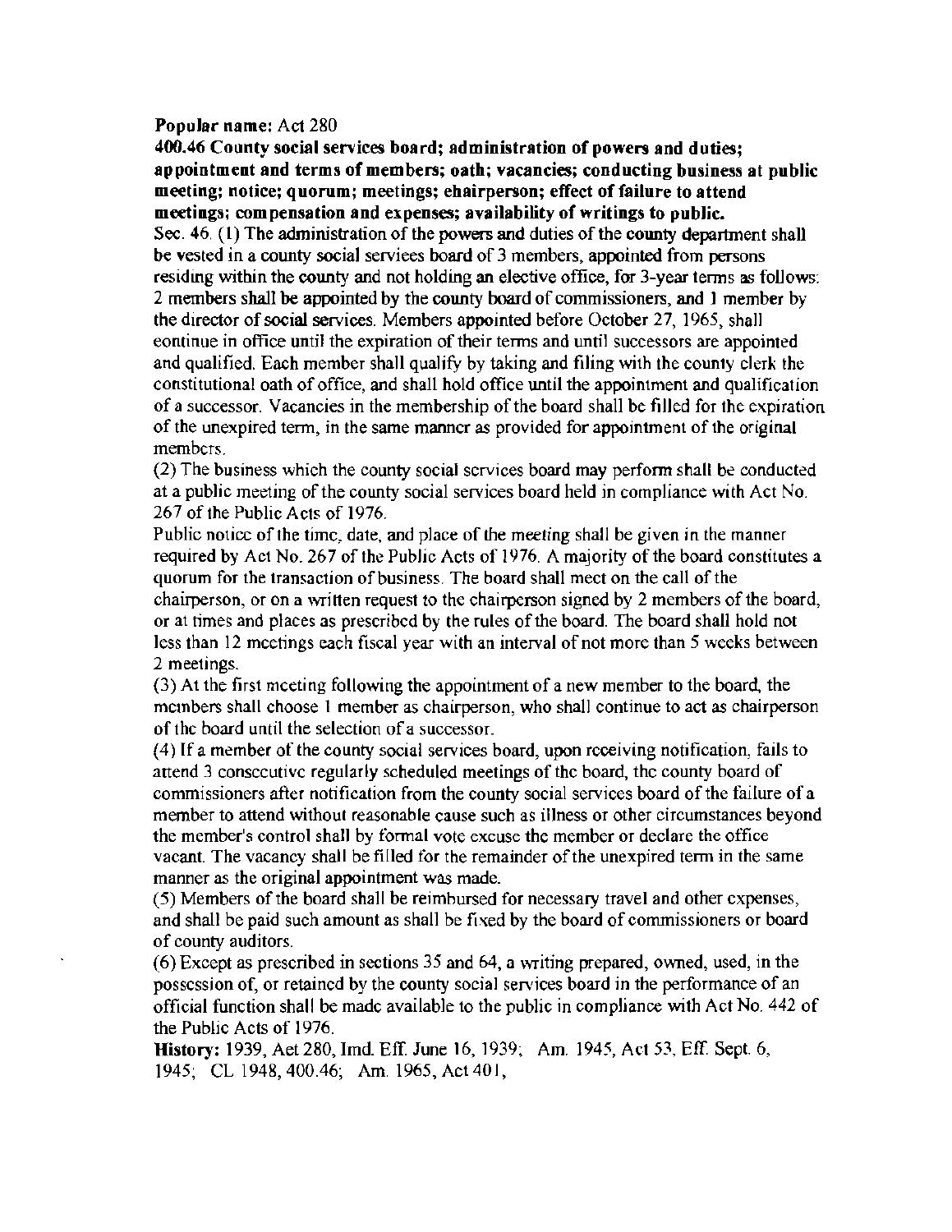### CUMULATIVE BOARD MEETING ATIENDANCE ROGER FACIONE

| <b>YEAR</b>      | # OF MEETINGS | # ATTENDED      | # ABSENT     |
|------------------|---------------|-----------------|--------------|
| 1998             | 20            | 20              | 0            |
| 1999             | 24            | 23              |              |
| 2000             | 23            | 22              |              |
| 2001             | 24            | 24              | 0            |
| 2002             | 21            | 19              | $\mathbf{2}$ |
| 2003             | 22            | $\overline{21}$ |              |
| 2004             | 24            | $2\overline{3}$ |              |
| 2005             | 22            | 22              | o            |
| 2006             | 19            | 19              | ถ            |
| 2007             | 24            | 23              |              |
| 2008             | 25            | 25              | Ω            |
| 2009             | 29            | 29              | 0            |
| 2010 (thru 8/10) | 15            | 15              | 0            |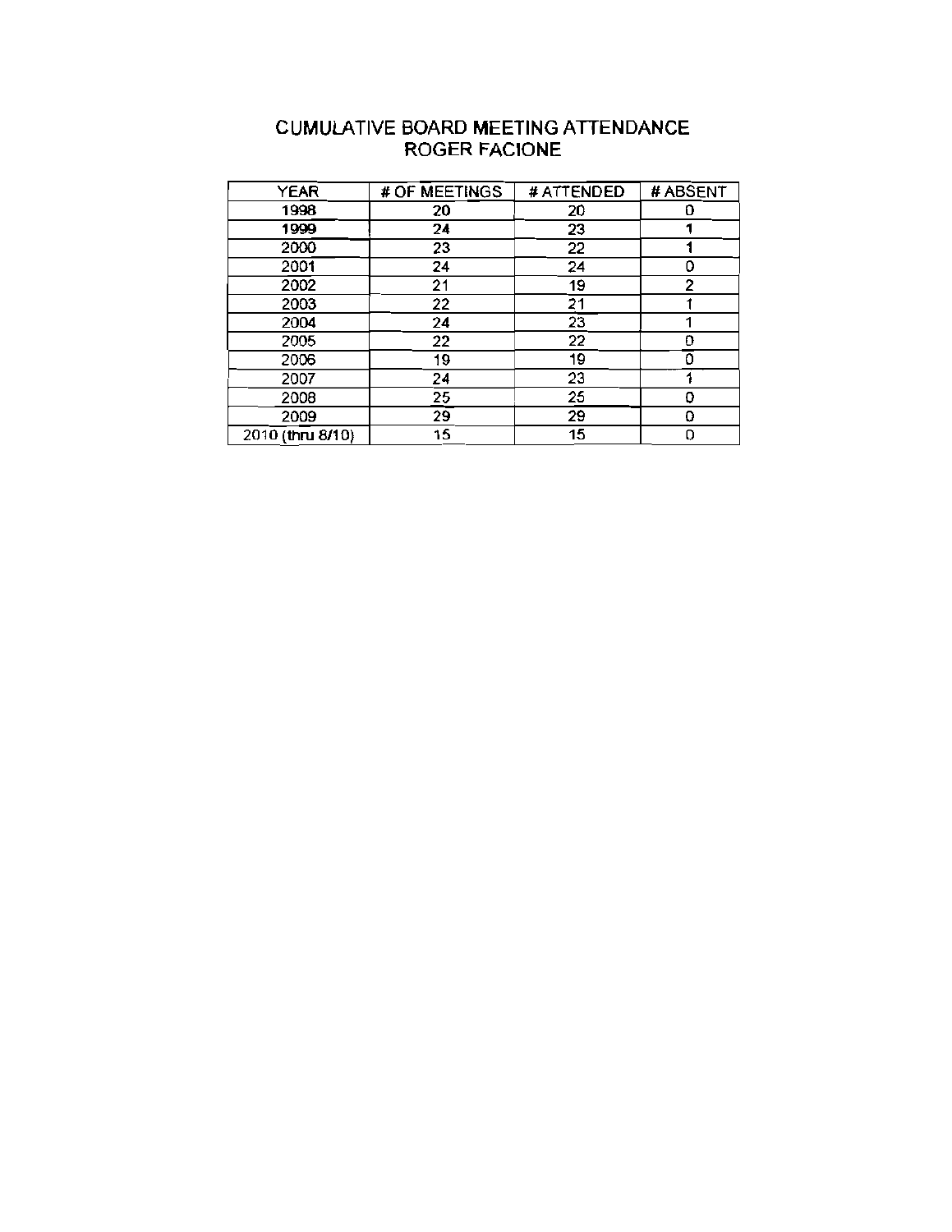|                       |                         |                                   | ٠            |
|-----------------------|-------------------------|-----------------------------------|--------------|
|                       | 1818                    |                                   | ì<br>×       |
|                       |                         |                                   | -<br>٠       |
|                       |                         |                                   |              |
|                       |                         |                                   | Ş<br>w<br>×, |
| ۹<br>ć<br>ž<br>٠<br>٠ | ŝ<br>'n,<br>١<br>í<br>٠ | ٢<br>¢<br>š<br>¥<br>s e<br>ś<br>ì |              |

# **BOARD OF COMMISSIONERS**

1 S. Main St., 9th Floor Mount Clemens, Michigan 48043 586-469-5125 FAX 586-469-5993 macombcountymi.gov/boardofcommissioners

October 5, 2010

TO: Honorable Commissioners Paul Gieleghem, Chairman PGad FROM:

RE: Appointments to the Historical Commission

I request you concur with my re-appointment of the following to the Macomb County Historical Commission:

- Mr. John Emerson
- Mr. Alan Naldrett
- Mr. Karl Mark Pall

These individuals have each consistently exhibited strong a commitment to preserving the heritage of Macomb County. Their new terms will begin immediately and run through October 31, 2013.

Thank you.

### **MACOMB COUNTY BOARD OF COMMISSIONERS**

Paul Gieleghem District 19 Chairman

Kathy Tocco District 20 Vice Chart

Joan Flynn District 6 Sergeant-At-Arms

Andrey Duzyj - District I Marvin E. Sauger - District 2 Phillip A. DiMaria - District 3 Toni Moceri - Distnet 4 Susan L. Doherty - District 5

Sue Rocca - District 7 David Flynn - District 8 Robert Mijac - District 9 Ken Lampar - District 10 Ed Szczepanski - District 11

James L. Carabelli - District 12 Don Brown - District 13 Brian Brdak - District 14 Keith Rengert - District 15 Carey Tornee - District 16

Ed Bruley - District 17 Dana Camphous-Peterson - District 18 Irene M. Kepler - District 21 Frank Accavitti Jr District 22

William A Crouchman District 23 Michael A. Boyle - District 24 Kathy D. Vosburg - District 25 Jeffery S. Sprys - District 26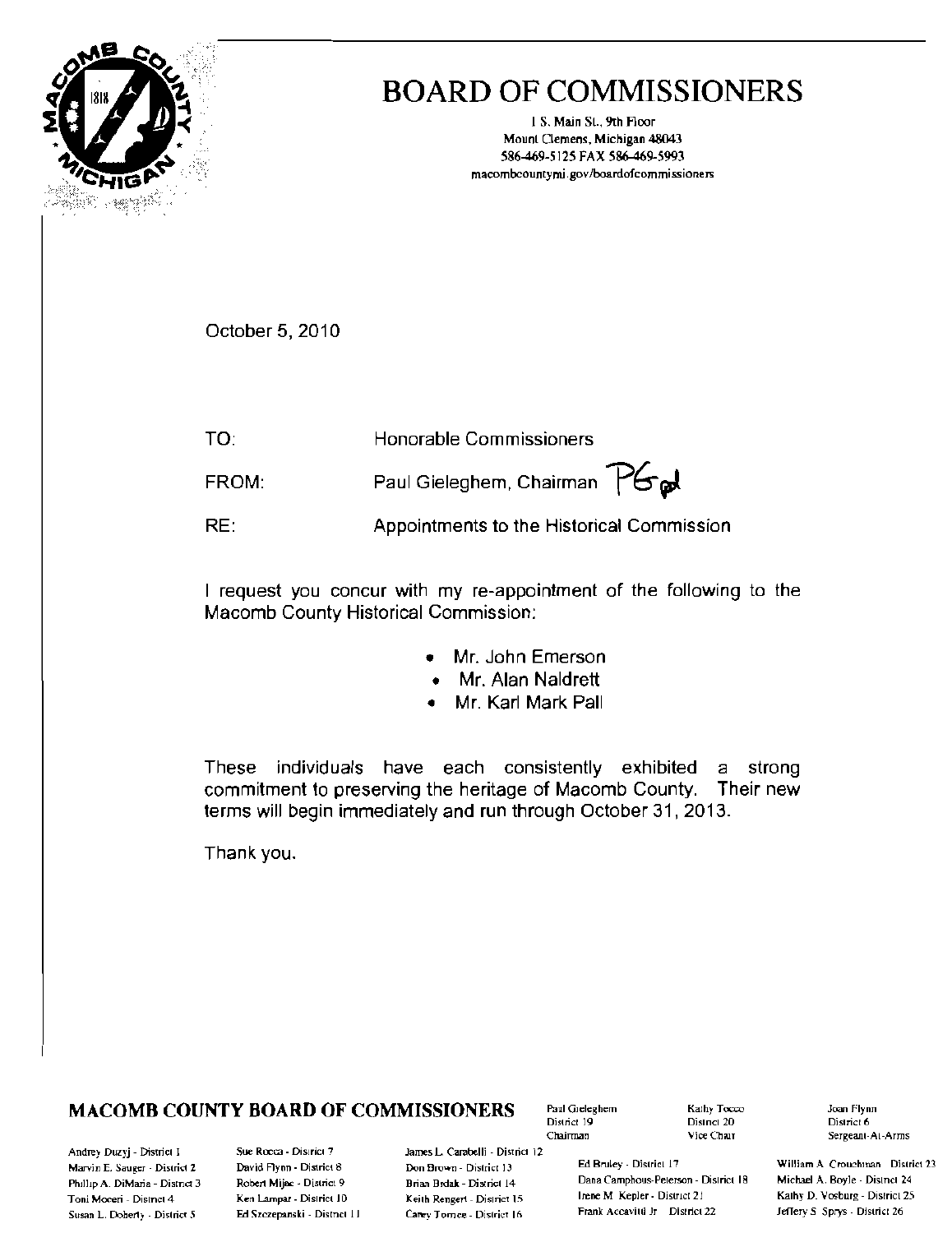| $to$ OCT - 30 - 2013.<br><u>TO THE MACOMB COUNTY BOARD OF COMMISSIONERS:</u><br><b>STATE OF MICHIGAN)</b><br>199<br><b>COUNTY OF MACOMB)</b><br>1. I reside at 190 CLINTON RIVER CT. MT CLEMENS $\frac{48043}{2}$<br>$MACOMB$ and have since $AUG$ / 967.<br>Mailing address if different than above: $\frac{1}{2}$ ______________________________<br>Telephone: 586-463-9583 Cell Phone: 586-549-3249<br>Email: JOHN-EMERSON@SBC GLOBALNET<br>2. I am at least 18 years of age: Yes $M\sim$<br>3. I am currently registered to vote: Yes $\boxtimes$ No $\Box$<br>4. Citizen of $MACOMB$<br>5. Employer: $RETIRED$<br>Telephone: | <b>APPLICATION FOR APPOINTMENT</b><br><b>MACOMB COUNTY BOARD OR COMMISSION</b><br>(Please note only legible applications can be considered) |
|-----------------------------------------------------------------------------------------------------------------------------------------------------------------------------------------------------------------------------------------------------------------------------------------------------------------------------------------------------------------------------------------------------------------------------------------------------------------------------------------------------------------------------------------------------------------------------------------------------------------------------------|---------------------------------------------------------------------------------------------------------------------------------------------|
|                                                                                                                                                                                                                                                                                                                                                                                                                                                                                                                                                                                                                                   |                                                                                                                                             |
|                                                                                                                                                                                                                                                                                                                                                                                                                                                                                                                                                                                                                                   |                                                                                                                                             |
|                                                                                                                                                                                                                                                                                                                                                                                                                                                                                                                                                                                                                                   |                                                                                                                                             |
|                                                                                                                                                                                                                                                                                                                                                                                                                                                                                                                                                                                                                                   |                                                                                                                                             |
|                                                                                                                                                                                                                                                                                                                                                                                                                                                                                                                                                                                                                                   |                                                                                                                                             |
|                                                                                                                                                                                                                                                                                                                                                                                                                                                                                                                                                                                                                                   |                                                                                                                                             |
|                                                                                                                                                                                                                                                                                                                                                                                                                                                                                                                                                                                                                                   |                                                                                                                                             |
|                                                                                                                                                                                                                                                                                                                                                                                                                                                                                                                                                                                                                                   |                                                                                                                                             |
|                                                                                                                                                                                                                                                                                                                                                                                                                                                                                                                                                                                                                                   | h Titlo <sup>,</sup>                                                                                                                        |

 $\sim 10^{11}$  km  $^{-1}$ 

 $\mathbf{I}$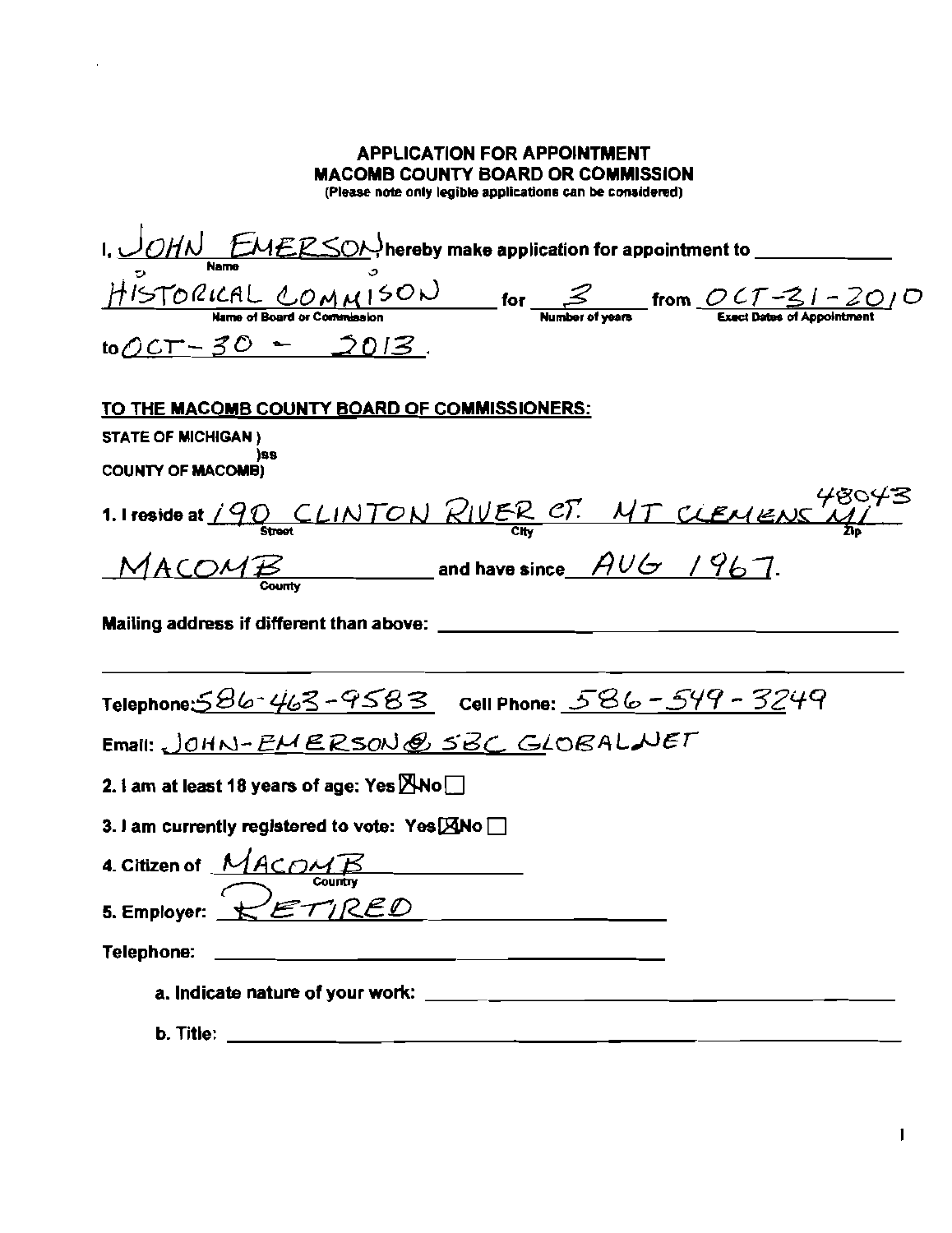|                                                                  | 6. Educational level and degrees received: $\frac{HLOH}{SCMOOL}$ $\leq$ TECH                                                                                                                             |
|------------------------------------------------------------------|----------------------------------------------------------------------------------------------------------------------------------------------------------------------------------------------------------|
|                                                                  |                                                                                                                                                                                                          |
|                                                                  | <u>SCHOOL &amp; STATE TEST FOR ELECTRICAN</u><br>WESTERN ELECTRIC & ATET COMPINYS                                                                                                                        |
|                                                                  | 7. I presently hold the following appointments and elected positions:                                                                                                                                    |
|                                                                  | MACOMB COUNTY HISTORICAL COMMISSION                                                                                                                                                                      |
|                                                                  |                                                                                                                                                                                                          |
| <b>Title</b>                                                     | <b>Appointment or Election Date</b>                                                                                                                                                                      |
| <b>Title</b>                                                     | <b>Appointment or Election Date</b>                                                                                                                                                                      |
| 8. Previously held appointments and/or elected positions:        |                                                                                                                                                                                                          |
|                                                                  | <u>MACOMB COUNTY NAACP BOARD MENBER</u>                                                                                                                                                                  |
|                                                                  |                                                                                                                                                                                                          |
| Tide                                                             | <b>Outes Served</b>                                                                                                                                                                                      |
| Title                                                            | Dates Served                                                                                                                                                                                             |
| A conviction will not automatically bar you from an appointment. | 9. Have you even been convicted of a felony? If yes, list each, giving date, nature of offense or<br>violation, name and location of court, the penalty imposed, if any, or the disposition of the case. |
| NONE                                                             |                                                                                                                                                                                                          |
|                                                                  |                                                                                                                                                                                                          |

l,

10. Do you have a conflict of interest or a potential conflict of interest such as a financial or business interest in any contracts, grants, permits, etc. with Macomb County? If so, list the interest (except where require

 $NONE$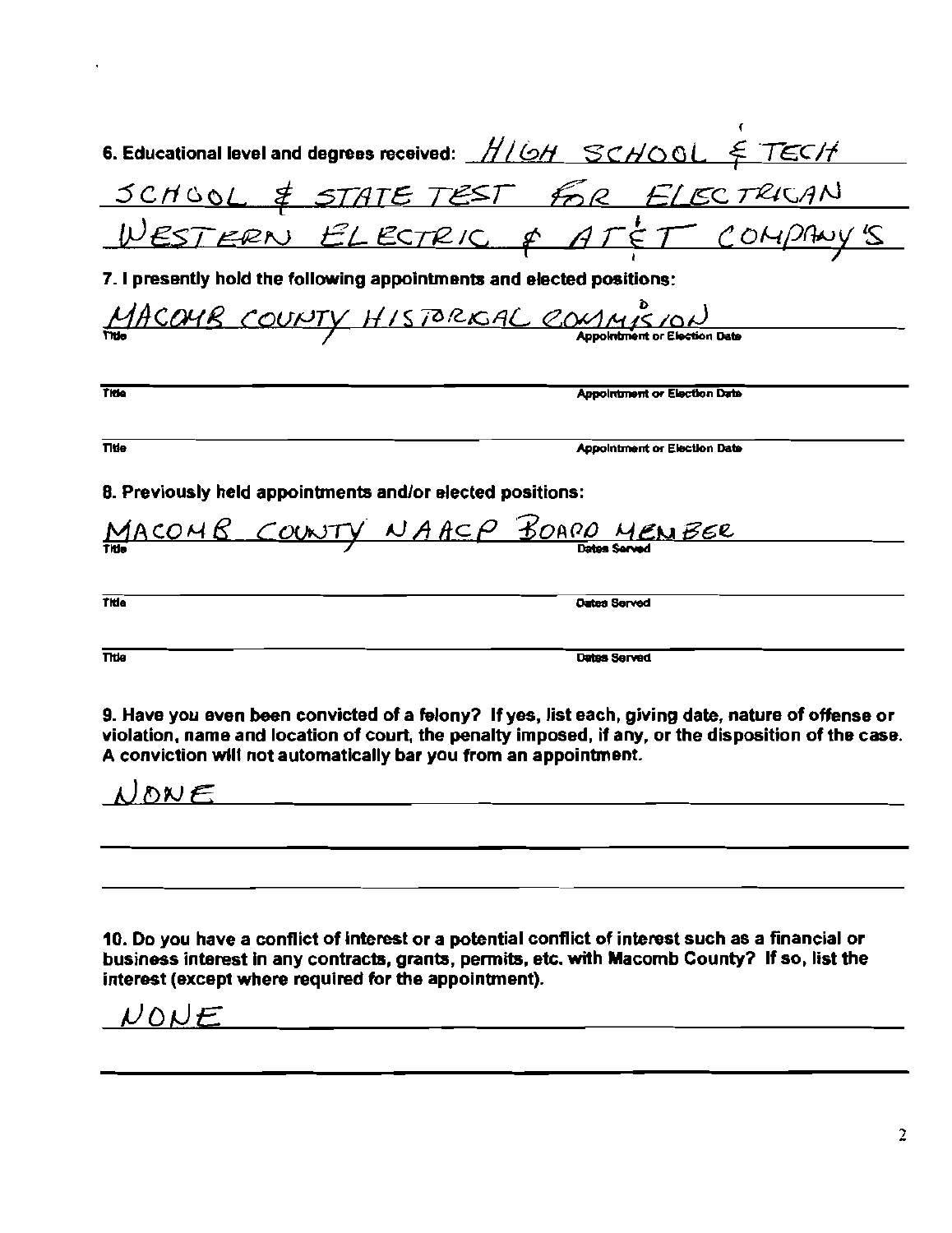11. List any family members who are or have been employed by Macomb County or are or have been elected to County offices.

<u>I-IUMAN</u> <u>SERVICES</u> 12. Is this an application for reappointment? Yes  $\boxtimes$ No  $\Box$ If yes, how many years have you served on this board?  $/6$   $\,\mathcal{M}$  *0 NTH S*  $\,$ Please indicate your attendance record for the term(s) served  $No. of$  meetings attended Comments/Clarification (only if necessary) \_ 9. Briefly indicate your qualifications for appointment to this specific board and why you believe your appointment will benefit Macomb County.<br>TOKEEP RE-SERCHING  $\overline{\phantom{a}}$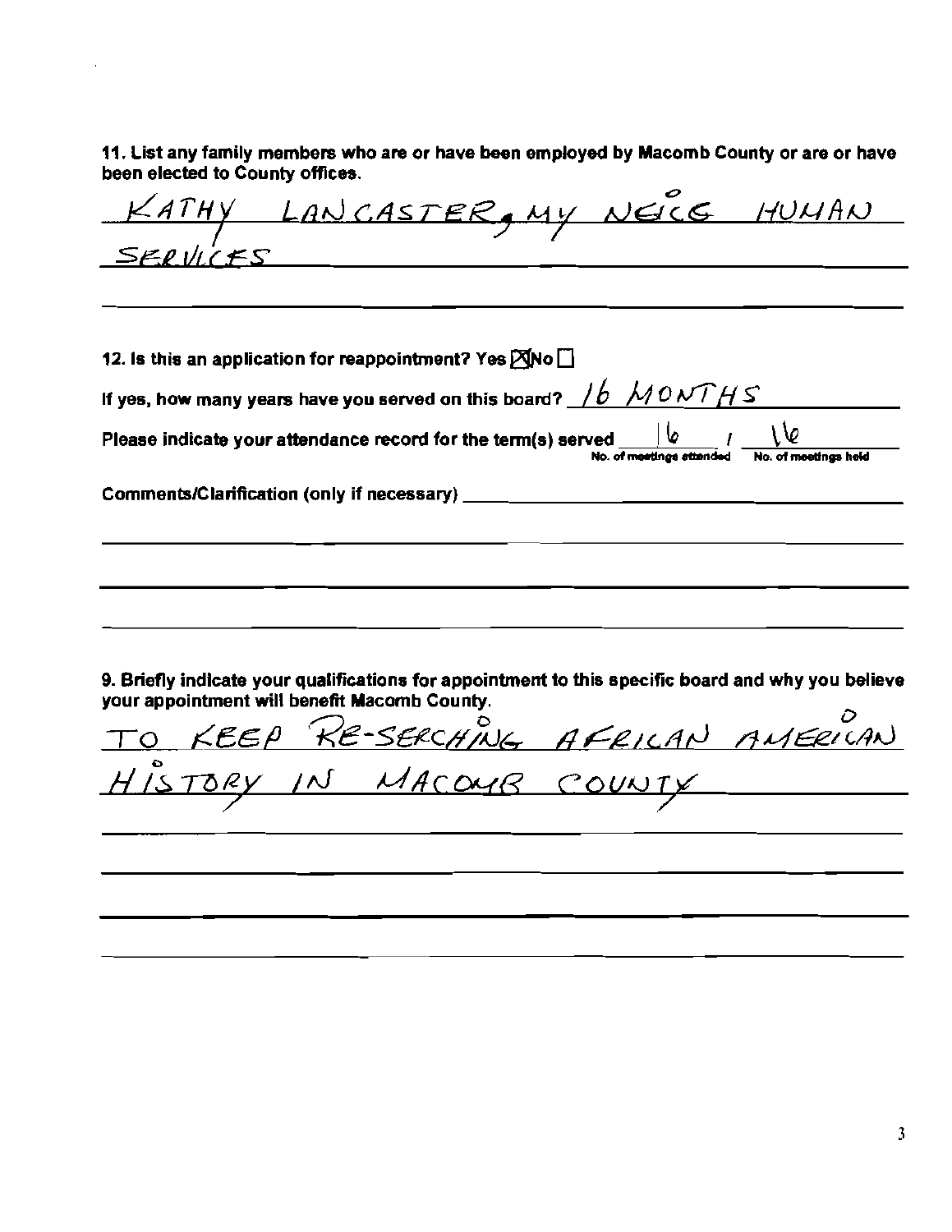I hereby apply for appointment to **official and do swear or affirm** Board or Commission that (1) if appointed, I will comply with all statutory and other requirements and obligations of my appointment; (2) if I cease to comply with such requirements, I automatically forfeit said appointed position; (3) I hold no position or appointment which is a conflict of interest with the appointed position applied for; and (4) to the best of my knowledge and belief, I possess the requisite qualifications for the office I am seeking.

/VI • *E* J-{Ef?- SQN

Subscribed and sworn to before me this

 $\varphi$  day of Chicappart, 2010. Notary Public

**Macomb County, Michigan** 

<u>محا</u>عد ا My commission expires:

Note: Applicants may  $-$  but it is not required  $-$  attach additional information pertaining to this Application for Appointment if attachments do not exceed the maximum for each item listed below:

- Resume up to one page
- $\bullet$  Letter of Reference  $-$  up to two pages
- $\text{Letter of }$  Intent  $-$  up to one page

The following is for Board Office use only:

Overseeing Committee: Chair Re\liew for Compliance: *....A===::- \_* ~onerSign-off)

(mYised 02.Qll pd)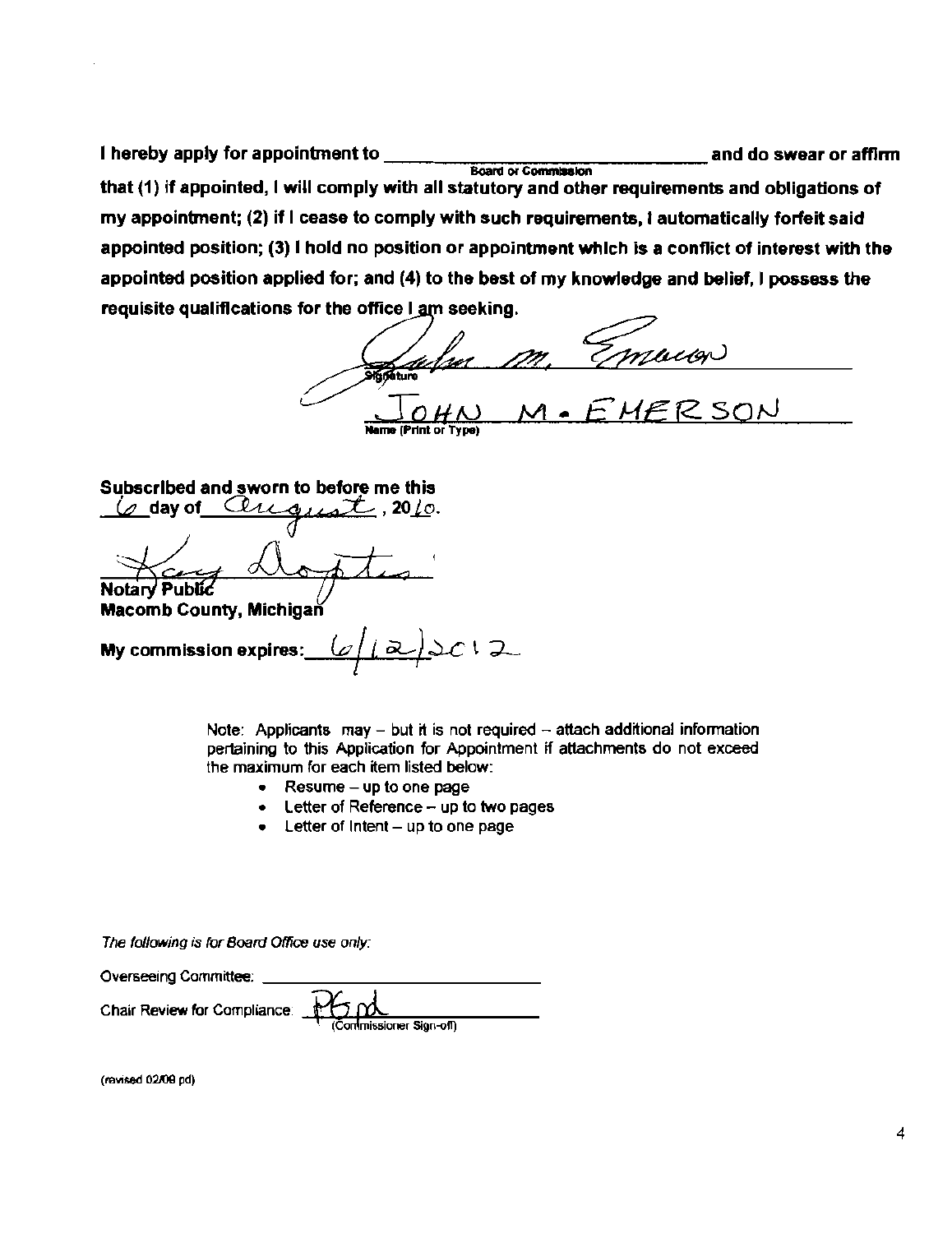# Pre-Obituary of John M. Emerson Sr.

Orig. July 24 2008 Up Dated April 04 2009 Up Dated September 172009

*I. NAME:* John Marvin Emerson Sr.

#### *2. NICK NAME:* Skip

**J. OCCUPATION:** Re-Tired A T & T Management Employee, re-tired Oct 30 1992. Worked at Ray While Electric September 1961 to March 1964, In the United States Air Force from August 15 1957 to April 06 1961.

*4. EDUCATION:* Elementary education was at Kern Road Elementary School, East Detroit, Mi., Graduated from Roseville, High School in Roseville, Mi. June 1957. Attended Lewis Business College Aug 1962 10 May 1963. Was a licensed Eleetrician thru the State of Michigan.

5. RAISED WHERE: Born August 06 1939 Roseville, Mi. Left Roseville, Mi. in August 15 1957 to enlist in the United States Air Force.

*6. MARRlED:* Loretta Jean Morelett February 20 1965, had four (4) sons, John Jr., Thomas B., David K.. and Patrick R. Emerson.

7. MILITARY BACK GROUND; United Stales Air Force from August 15 1957 to April 06 1961 reached the rank of E3 Airman 2<sup>nd</sup> Class.

*8. RELIGIOUS:* Joined First Baptist Church and was baptized in the early 1950's, was part of the Jr. choir and usher board. moved to Mount Clemens, Mi. in 1967 and joined the Morning Star Missionary Baptist Church, and was in Building Electrical Maintenance Dept.

*9. HOBBIES:* hunting, fishing, bowling, base ball, fool ball, photography, and electronics. And belonged to the River Acres Comm. Orgn. To help keep up the area.

10. Was with Life Partner, Betty Jo Harper, from April 19 1989, after the passing of Loretta Jean Morelett Emerson, in November 1982.

*II. Funeral or Cremation, don't care, favorite song at funeral or memorial "HIS EYE IS ON THE SPARROW AND I KNOW HE* WATCHES ME".

12. Check with Great Lakes National Cemetery, on Veterans Burial 248 328 0386, and Veterans affairs on tomb stone 800 827 lOOO.

### After Retirement

I. With help from Bob Hill and many others took a picture of each African American church and their sign, and a copy of their history, if I could get it. In Macomb County. Put it on VCR first then DVD.

2. I have been a member of the Macomb County NAACP for many years, and have taken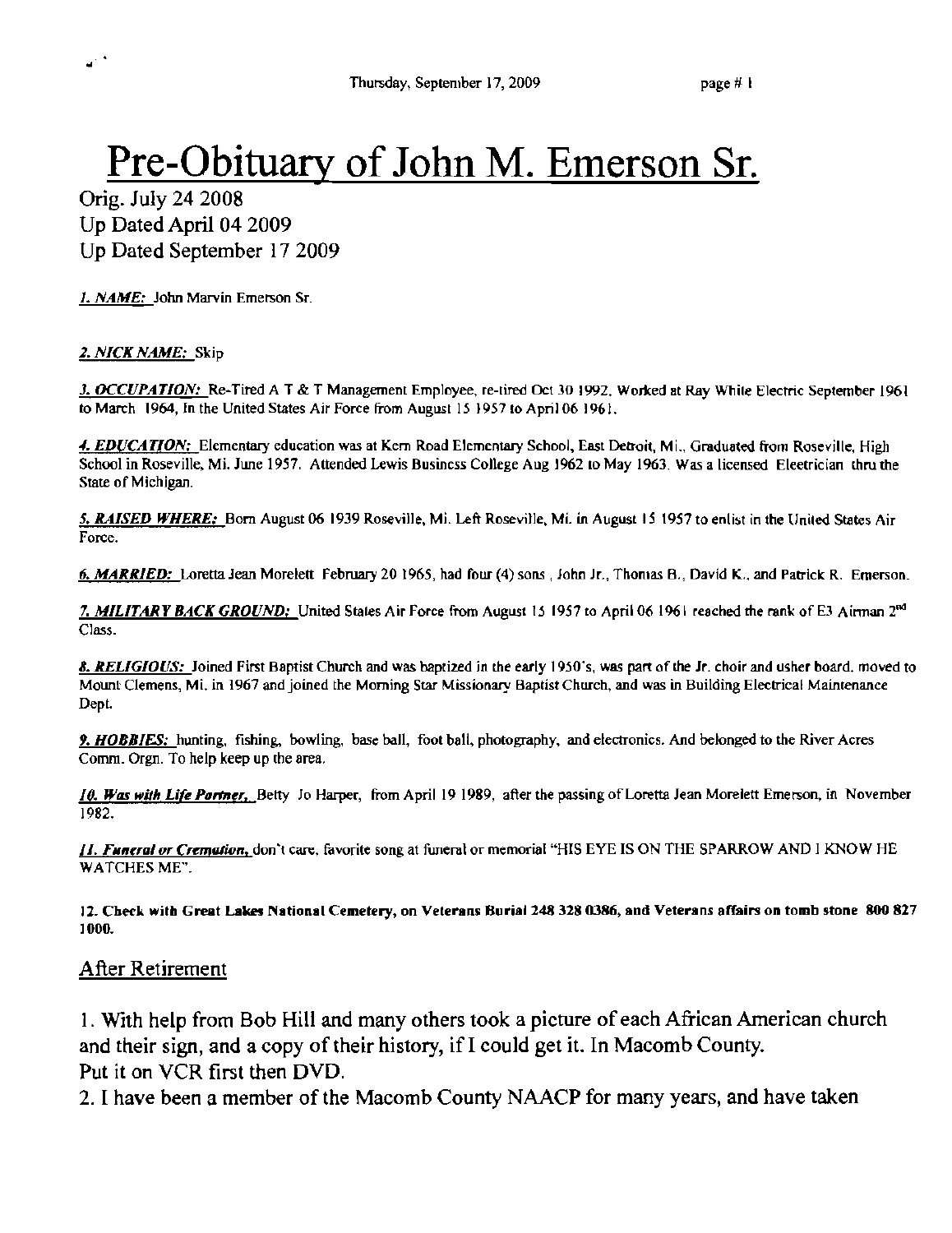pictures and slides of their events, also NCNW and inter faith center, recorded first on VCR then DVD. For Macomb County.

3. Put my family on the internet "Kentucky African American Griots", Caldwell County. With all the pictures and Documents I could find.

4. I Traced a African American family, The Armstrongs in the Romeo, Mi. Area from 1900 untill today, It turns out I went to school with a great grand son, He don't want any thing to do with family history or genealogy.

5. The Question is about Jessie Armstrong born in Canada and it looks like from the census he moved to the Romeo Area 1887 his parents were born in Ohio he was born in Canada in 1848 why did he move his family back to the U.S.

6. The 1900 Macomb County census shows him being 51 years old, with a wife 41 and oldest son 23.

This is a add on for the Obit and Macomb County Historical Comission.

John M. Emerson Sr. 190 Clinton River Ct. Mount Clemens, Mi. 48043 e-mail 10hn-emerson@sbcglobal.net 5864639583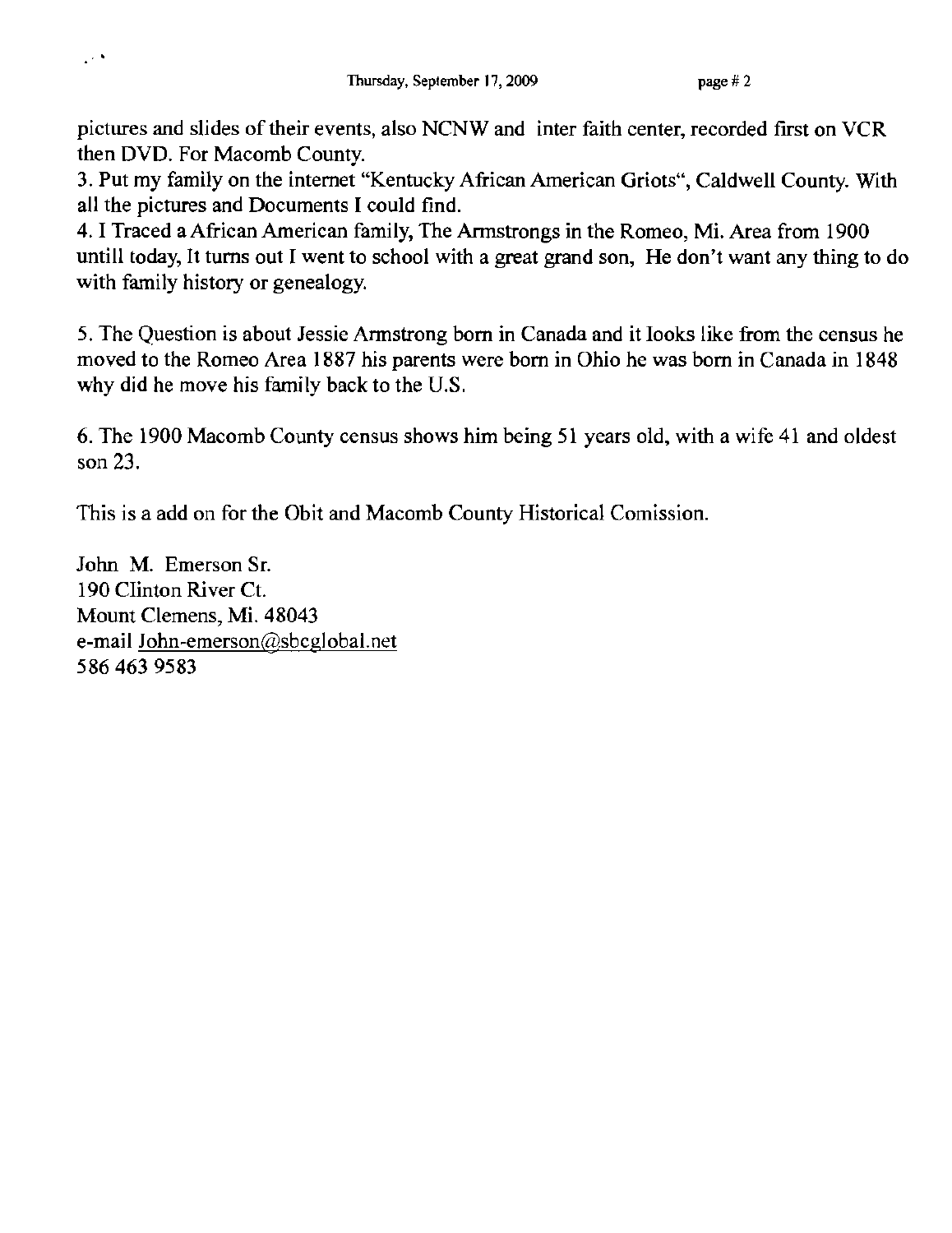| <b>APPLICATION FOR APPOINTMENT</b><br><b>MACOMB COUNTY BOARD OR COMMISSION</b><br>(Please note only legible applications can be considered)                        |
|--------------------------------------------------------------------------------------------------------------------------------------------------------------------|
| $\_$ , hereby make application for appointment to $\_$ $\mathcal{M}_{\mathcal{ACD}}$ $\mathcal{M}_{\mathcal{A}}$                                                   |
| $OMM$ $\sqrt{S}$ $\sqrt{CN}$ for $\frac{3}{N$ or $\frac{S}{N}$ from $\frac{OC_1}{S}$ , $\frac{3}{N}$ $\frac{2}{N}$ of $\frac{O}{N}$<br>Name of Board or Commission |
| to $0c + 312013$                                                                                                                                                   |
| TO THE MACOMB COUNTY BOARD OF COMMISSIONERS:                                                                                                                       |
| <b>STATE OF MICHIGAN)</b>                                                                                                                                          |
| )SS<br><b>COUNTY OF MACOMB)</b>                                                                                                                                    |
| Peggy Lave Chestertie d 4800<br>5069.<br>1. I reside at<br>Street                                                                                                  |
| and have since_<br>County                                                                                                                                          |
| Mailing address if different than above:                                                                                                                           |
| 1948-C604 Cell Phone: (586) 746-63<br>Telephone:                                                                                                                   |
| <u>rett(a) vahoc</u><br>COM<br>Email: $\bigcup$                                                                                                                    |
| 2. I am at least 18 years of age: Yes ⊻∕No                                                                                                                         |
| 3. I am currently registered to vote: Yes ∴∕No                                                                                                                     |
| 4. Citizen of $M$<br>Country                                                                                                                                       |
| Baker Collego<br>5. Employer:                                                                                                                                      |
| (၁.५८)<br>$1.776-86$<br>Telephone:                                                                                                                                 |
| a. Indicate nature of your work: Help students : faculty with research                                                                                             |
| <b>b.</b> Title: $\angle\phi$ ration                                                                                                                               |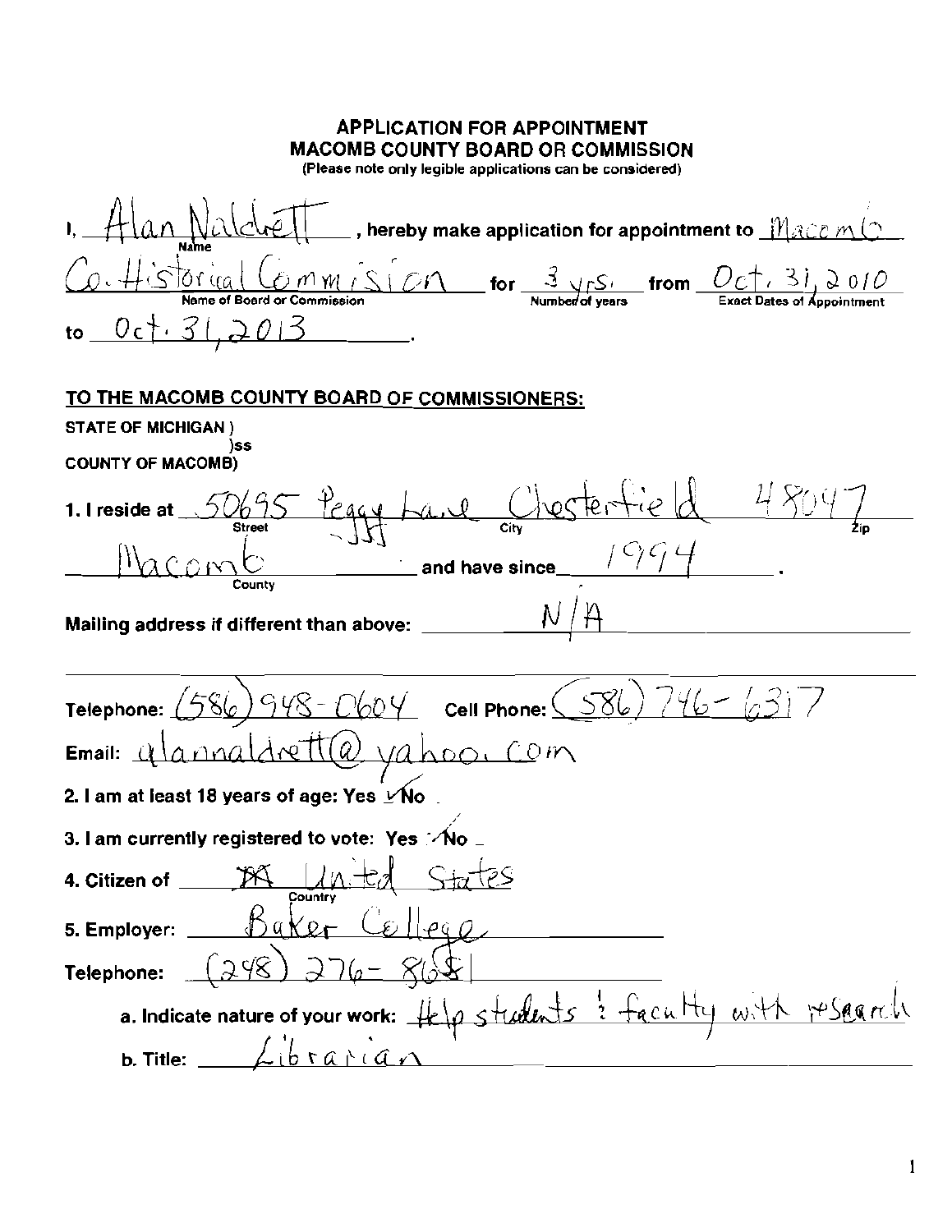| 6. Educational level and degrees received: Archival Graduate Certificate                         |
|--------------------------------------------------------------------------------------------------|
| Masters Degree in Library: Information Science, Bachelor                                         |
| fouree in Advertisty: Commanications                                                             |
| 7. I presently hold the following appointments and elected positions:                            |
| Commissioner Macomb Co Historic Commission Det. 2002                                             |
|                                                                                                  |
| Treasurer, Chest. Library Board of Trusters Nov. 2000                                            |
|                                                                                                  |
|                                                                                                  |
| Editor Chosterfield Twp. Hist, Soriety aug.<br>Member New Bertt, Hist, Society Cruz.<br>$'$ 1993 |
| 8. Previously held appointments and/or elected positions:                                        |
| <u>Chest Lob Board of Truster 2002-2004</u>                                                      |
| Title                                                                                            |
|                                                                                                  |
| Title<br><b>Datas Served</b>                                                                     |
| <b>Tille</b><br><b>Dstas Served</b>                                                              |

9. Have you even been convicted of a felony? If yes, list each, giving date, nature of offense or violation, name and location of court, the penalty imposed, if any, or the disposition of the case. A conviction will not automatically bar you from an appointment.

 $\overline{\mathsf{U}_\mathcal{O}}$ j <u> 1989 - Johann Barn, mars ann an t-Amhain Aonaich an t-Aonaich an t-Aonaich ann an t-Aonaich ann an t-Aonaich</u>

10. Do you have a conflict of interest or a potential conflict of interest such as a financial or business interest in any contracts, grants, permits, etc. with Macomb County? If so, list the interest (except where required for the appointment).

<u> 1989 - Johann Stoff, deutscher Stoffen und der Stoffen und der Stoffen und der Stoffen und der Stoffen und de</u>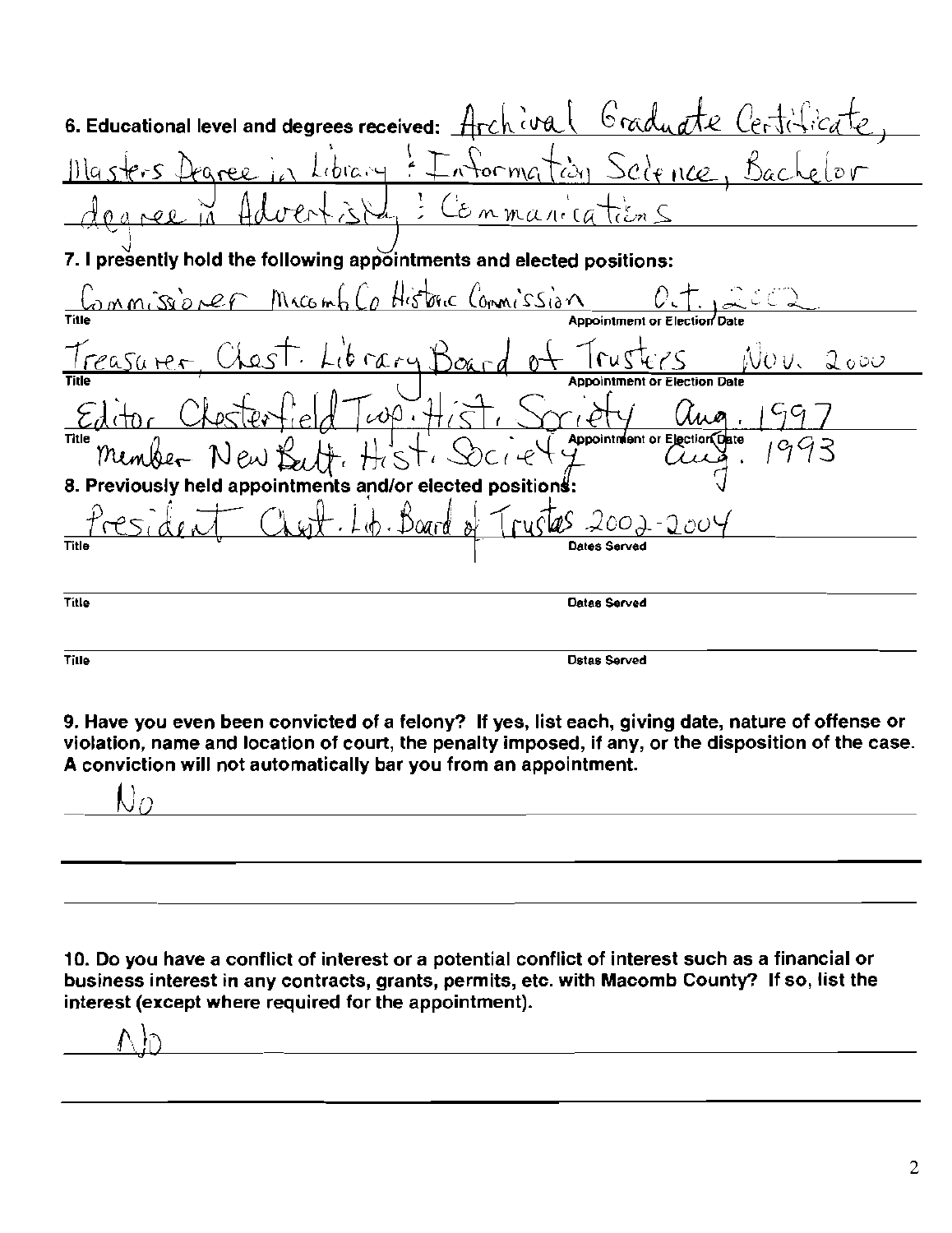11. List any family members who are or have been employed by Macomb County or are or have been elected to County offices.

No oAb-l--"-"*S",--'* \_ 12. Is this an application for reappointment? Yes  $\cancel{\mathbf{r}}$ No  $\degree$ **If yes, how many years have you served on this board?**  $\Box$  $\overline{a}$ Please indicate your attendance record for the term(s) served  $\frac{\varphi\zeta}{N_o}$ ,  $\frac{1}{N_o}$  at meetings held No. of **meetings anended** No. **of ':;eelings held**  Comments/Clarification (only if necessary) \_

13. Briefly indicate your qualifications for appointment to this specific board and why you believe

your appointment will benefit Macomb County. I am an archivist and have established a tew different arte and space of the Color of Clo archival collections including the Trinity Collection of Chestricial, ks remains the indig operium is create <u>librarian</u> bel  $\alpha$ bric Commission acomb many occurred lis ked ti ans  $a_{rd}$  $w$  iten a  $\int_{0}a\xi$  $\hat{M}$ aviah Tre toru ot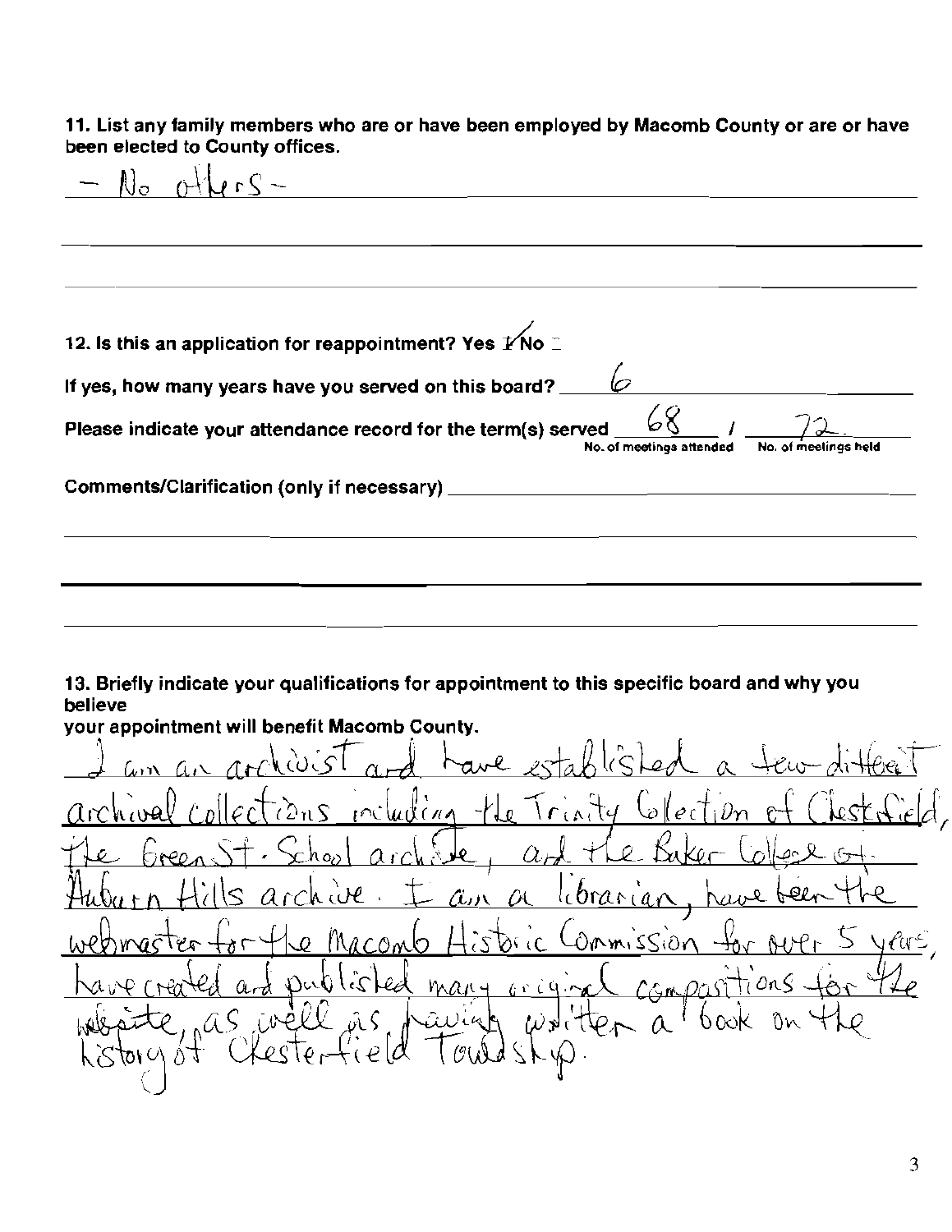$10$ acombl <u>-୦៳៸៱៶៝ៜ៸ $\sqrt{2}$ and do swear or affirm</u> I hereby apply for appointment to Board or Commission that (1) if appointed. I will comply with all statutory and other requirements and obligations of my appointment; (2) if I cease to comply with such requirements, I automatically forfeit said appointed position; (3) I hold no position or appointment which is a conflict of interest with the appointed position applied for; and (4) to the best of my knowledge and belief, I possess the requisite qualifications for the office  $T$  am seeking

Signature Alan Naldrett Name (Print

**Subscribed and sworn to before me this**   $79x$ day of  $0.445x$ ,  $0.2010$ .

**Nota**  ~Q~ **Pu lie** <sup>I</sup>

Macomb County, Michigan MYRA A CORYELL<br>All Motary Public, Macomb County, MI My commission expires: https://www.waxamb.county.Ml<br>My Commission Expires 09/15/2013 (Acting In Macomb County)

> Note: Applicants may  $-$  but it is not required  $-$  attach additional information pertaining to this Application for Appointment if attachments do not exceed the maximum for each item listed below:

- $\bullet$  Resume  $-\mu$  to one page
- Letter of Reference  $-$  up to two pages
- **Letter of Intent**  $-$  up to one page

The following is for Board Office use only:

Overseeing Committee: Chair Review for Compliance:  $\bigoplus_{(Commissioner Sign-off)}$ 

(revised 02/09 pd)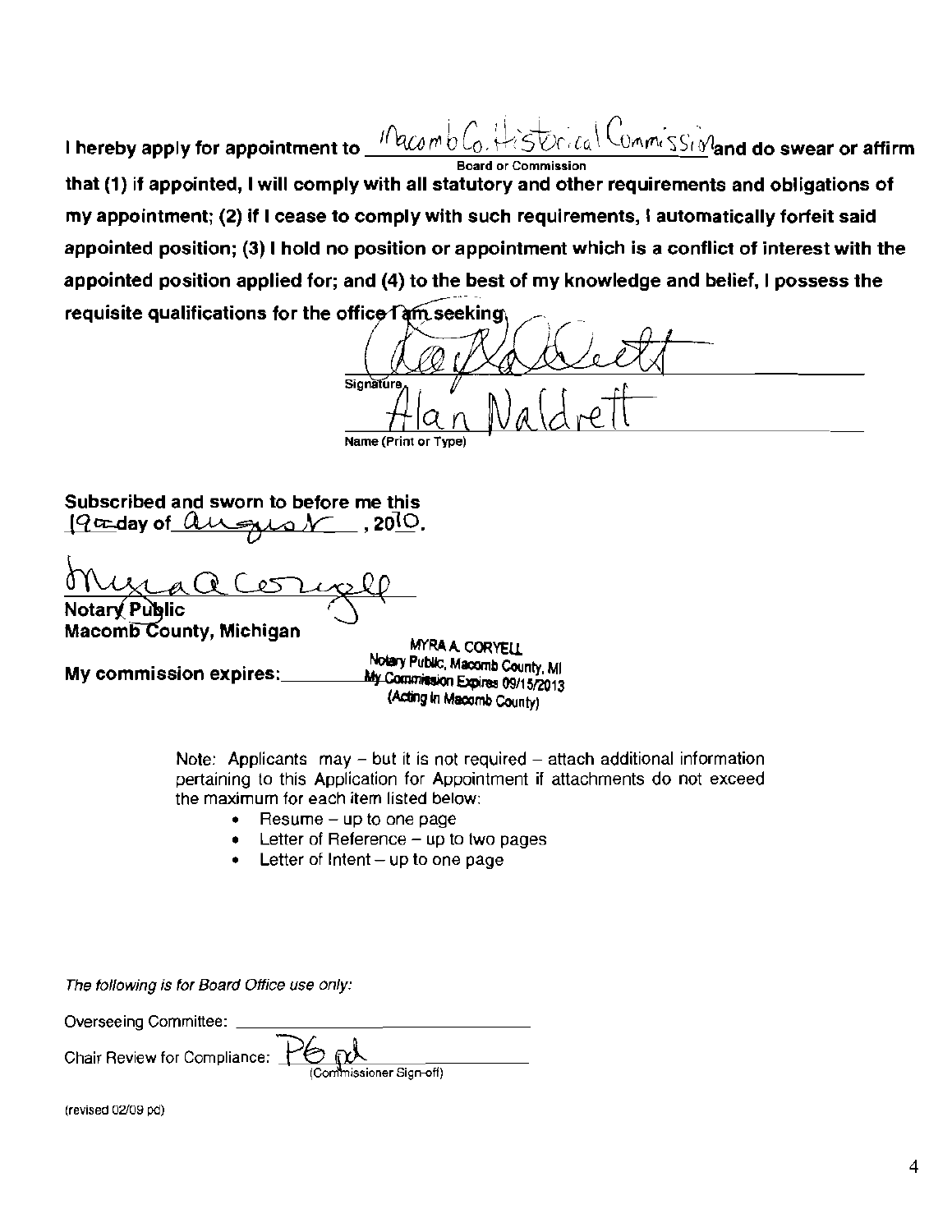| <b>APPLICATION FOR APPOINTMENT</b><br><b>MACOMB COUNTY BOARD OR COMMISSION</b><br>(Please note only legible applications can be considered) |
|---------------------------------------------------------------------------------------------------------------------------------------------|
| $\overline{\mathscr{HL}}$ , hereby make application for appointment to $\overline{\mathcal{L}}$                                             |
| $\frac{3}{2}$ for $\frac{3}{2}$ from $\frac{10.31.10}{2}$ from $\frac{10.31.10}{2}$ from Exact Dates of Appointment<br>10.3<br>Э<br>to      |
| TO THE MACOMB COUNTY BOARD OF COMMISSIONERS:<br><b>STATE OF MICHIGAN )</b>                                                                  |
| )SS<br><b>COUNTY OF MACOMB)</b>                                                                                                             |
| 52401 BAVERT, NeaBALTIMORE 46047-3<br>1. I reside at<br>$\mathcal{B}$ and have since 20 $^+$ 40 AK $\leq$<br>County                         |
|                                                                                                                                             |
| $725 - 759$ Gell Phone: 586.242.2094<br>Telephone: 45<br>allaconcostine<br>Email:                                                           |
| 2. I am at least 18 years of age: Yes DNo                                                                                                   |
| 3. I am currently registered to vote: (Yes ?) No                                                                                            |
| 4. Citizen of __<br>Country                                                                                                                 |
| 5. Employer: $K\circ\text{three}$                                                                                                           |
| Telephone:<br><u> 1980 - Johann Barn, mars an t-Amerikaansk politiker (* 1908)</u>                                                          |
|                                                                                                                                             |
| b. Title:                                                                                                                                   |

 $\sim 10^{-10}$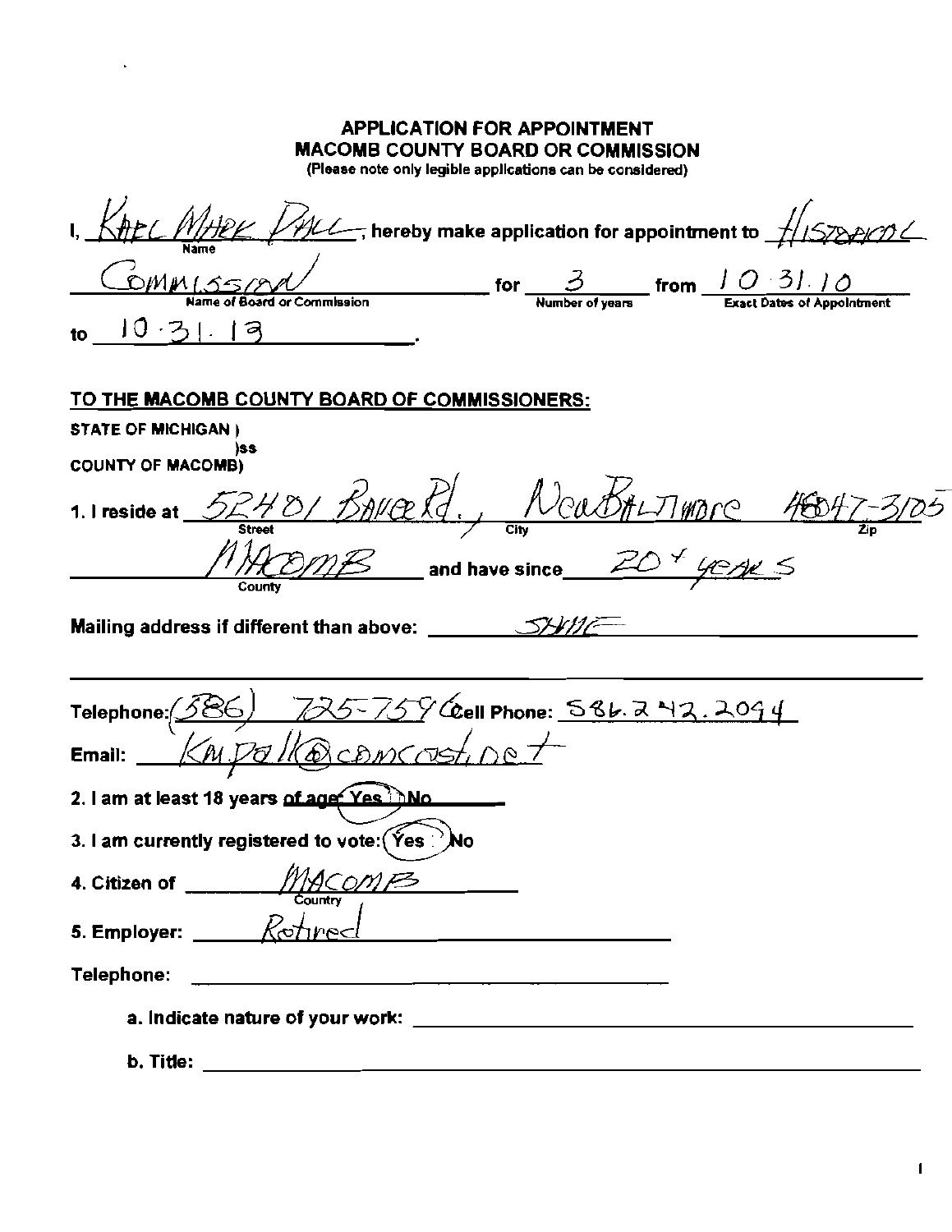| 6. Educational level and degrees received: $Z\mu z \mu s$ (1) $50$                                                                                                                                                                                          |                                    |              |                                                                                                                                                                                                          |
|-------------------------------------------------------------------------------------------------------------------------------------------------------------------------------------------------------------------------------------------------------------|------------------------------------|--------------|----------------------------------------------------------------------------------------------------------------------------------------------------------------------------------------------------------|
| 7. I presently hold the following appointments and elected positions:                                                                                                                                                                                       |                                    |              |                                                                                                                                                                                                          |
| <u>Meber</u>                                                                                                                                                                                                                                                |                                    |              | Charter Member Historical Commisson                                                                                                                                                                      |
| Title                                                                                                                                                                                                                                                       |                                    |              | <b>Appointment or Election Date</b>                                                                                                                                                                      |
| <b>Title</b>                                                                                                                                                                                                                                                |                                    |              | <b>Appointment or Election Dete</b>                                                                                                                                                                      |
| 8. Previously held appointments and/or elected positions:                                                                                                                                                                                                   |                                    |              |                                                                                                                                                                                                          |
|                                                                                                                                                                                                                                                             |                                    |              | Chair, Macomb County Historical Commission 2003-2007                                                                                                                                                     |
| Title                                                                                                                                                                                                                                                       |                                    | Dates Served |                                                                                                                                                                                                          |
| Title                                                                                                                                                                                                                                                       |                                    | Dates Served |                                                                                                                                                                                                          |
| A conviction will not automatically bar you from an appointment.                                                                                                                                                                                            | $\sim$ $\sim$ $\sim$ $\sim$ $\sim$ |              | 9. Have you even been convicted of a felony? If yes, list each, giving date, nature of offense or<br>violation, name and location of court, the penalty imposed, if any, or the disposition of the case. |
|                                                                                                                                                                                                                                                             |                                    |              |                                                                                                                                                                                                          |
| 10. Do you have a conflict of interest or a potential conflict of interest such as a financial or<br>business interest in any contracts, grants, permits, etc. with Macomb County? If so, list the<br>interest (except where required for the appointment). | $\Lambda$                          |              |                                                                                                                                                                                                          |

 $\mathcal{L}^{\text{max}}_{\text{max}}$  and  $\mathcal{L}^{\text{max}}_{\text{max}}$ 

jJf)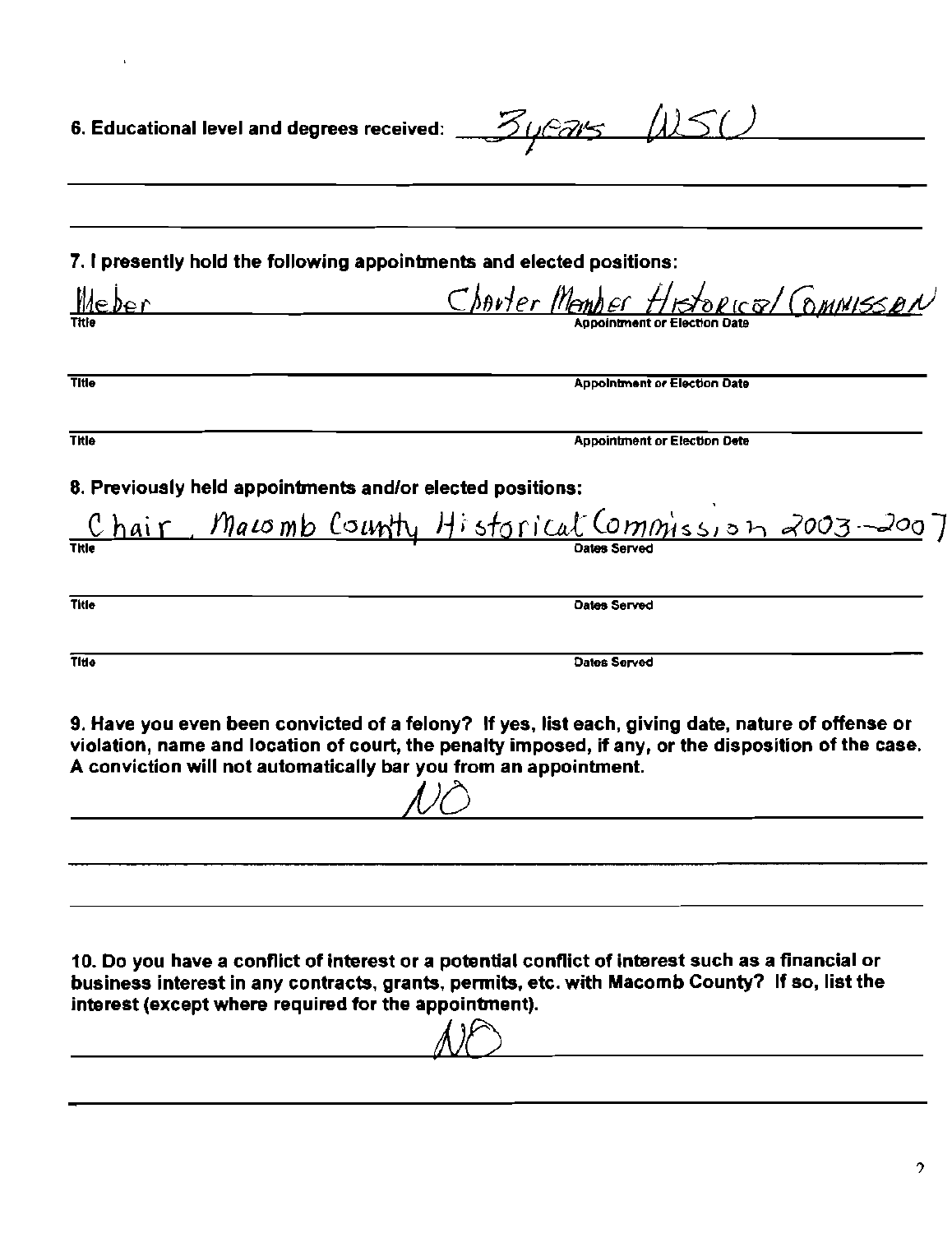11. List any family members who are or have been employed by Macomb County or are or have been elected to County offices.

12. Is this an application for reappointment? Yes  $\gtrsim$ No  $\gtrsim$ If yes, how many years have you served on this board?  $R_{\text{th}}$ Please indicate your attendance record for the term(s) served No. of meetings attended Comments/Clarification (only if necessary) )NY *1*ਨ  $CDA$ 13. Briefly indicate your qualifications for appointment to this specific board and why you believe your appointment will benefit Macomb County. <u>ease see obthification</u>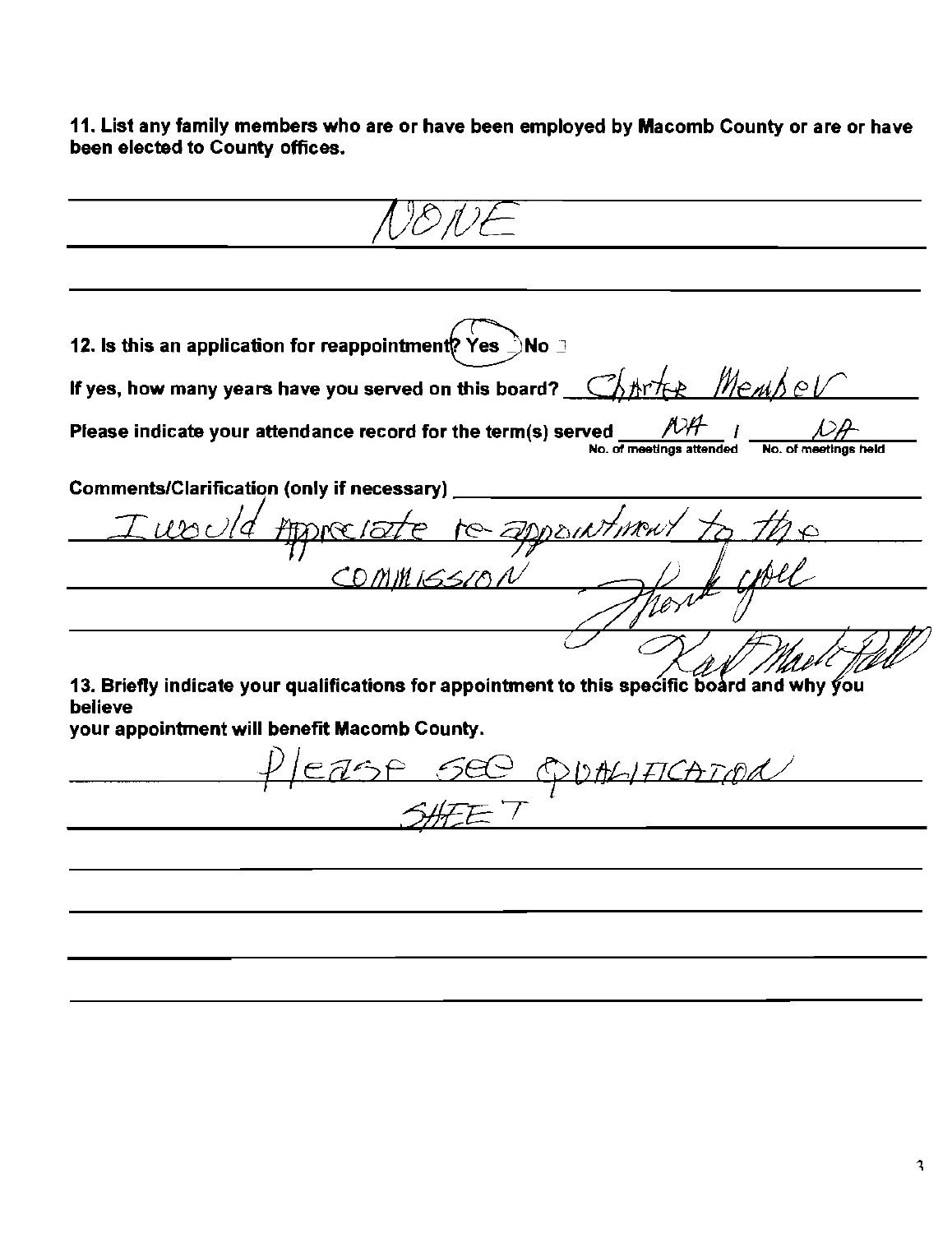I hereby apply for appointment to and do swear or affirm Board or Commission that (1) if appointed, I will comply with all statutory and other requirements and obligations of my appointment; (2) if I cease to comply with such requirements, I automatically forfeit said appointed position; (3) I hold no position or appointment which is a conflict of interest with the appointed position applied for; and (4) to the best of my knowledge and belief, I possess the requisite qualifications for the office lam seekifig

Signatur

Subscribed and sworn to before me this  $\_$  , 20  $\varnothing$  .  $\times$   $\forall\star$  day of

**Macomb County, Michigan** 

My commission expires:

MYRA A CORYELL Notary Public, Macomb County, MI My Commission Expires 09/15/2013 (Acting in Macomb County)

Note: Applicants  $\max - but$  it is not required  $-$  attach additional information pertaining to this Application for Appointment if attachments do not exceed the maximum for each item listed below:

- Resume up to one page  $\bullet$
- Letter of Reference up to two pages
- Letter of Intent up to one page

The following is for Board Office use only:

Overseeing Committee:

Chair Review for Compliance:

Commissioner Sign-off)

(revised 02/09 pd)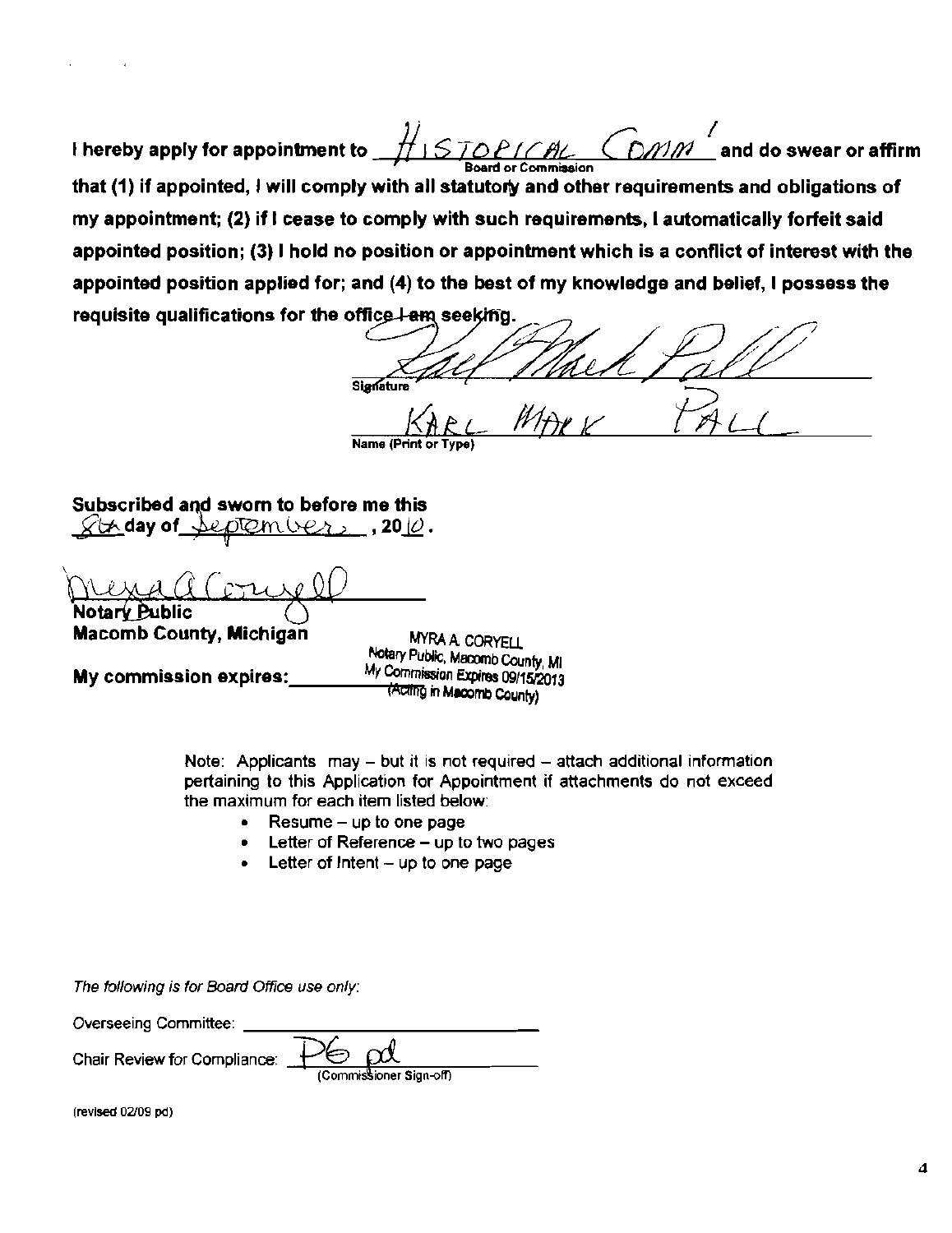- **Taught classes at Macomb Community College entitled "Amazing History of Macomb" for** past thirteen (13) years.
- Developed Amazing History of Macomb I and II; Amazing Farms of Macomb; Amazing Lake St. Clair; Amazing Warren; Amazing Women of Macomb, Amazing Money and other **classes.**
- Education Director for the Michigan State Numismatic Association. President of the Paper Money Collectors of Michigan. Lecture through out state.
- **E.** Lectured at Macomb Historical societies located at St. Clair Shores, East Pointe, Roseville, Clinton Township, Harrison Township, Fraser, Sterling Heights, Richmond, Romeo, Chesterfield and New Baltimore.
- **Lectured for Warren Senior Citizens, Warren City Retirees, North Macomb Senior Citizens** and Friends of Center Line Library, Macomb County Treasurer's Association, Franklin Hills Historical Society, French American Canadian Historical Society, Gabriel Richard Society **and Kiwanis's.**
- **Lectured at Burton Historical Collections on territorial printing, territorial imprints and Father** Gabriel Richard. Contributed monograph to Burton and Macomb COllege Libraries.
- **Book Club of Detroit: Lectured "First Printed Books in Michigan".**
- Did research Macomb County Historical Markers [St Clair Shores] and for the Jefferson / **Conner Historical Corridor.**
- Historical consultant for CBC Television (French), "History of Eight Mile Road".
- Awarded "Teacher of the Year" Detroit Three Hundred Birthday at Wayne State University **by the German American Historical Foundation.**
- **Taught first class Boys Scouts of America (BSA) History of Michigan Badge requirement.**
- **Historical consultant (attribution) Macomb Daily, Detroit News, Detroit Free Press and Televisions Stations 2, 4 and 7 (no attribution).**
- Comcast Television of Macomb County History / half hour promotional shows.
- Acknowledgement State of Michigan 1993-1994 / Legislative Service Bureau Printer of Michigan Manual for historical support.
- **Created over one hundred books on Macomb County history. using the recourses of rare books and abstract governmental documents and maps in the State including territorial, imprints and books.**
- o

o

- **History of the Martin Luther King Holiday, 2010. lecture and handouts.**
- **• Furnished rare maps copied by the Macomb Planning Department, now in their possession.**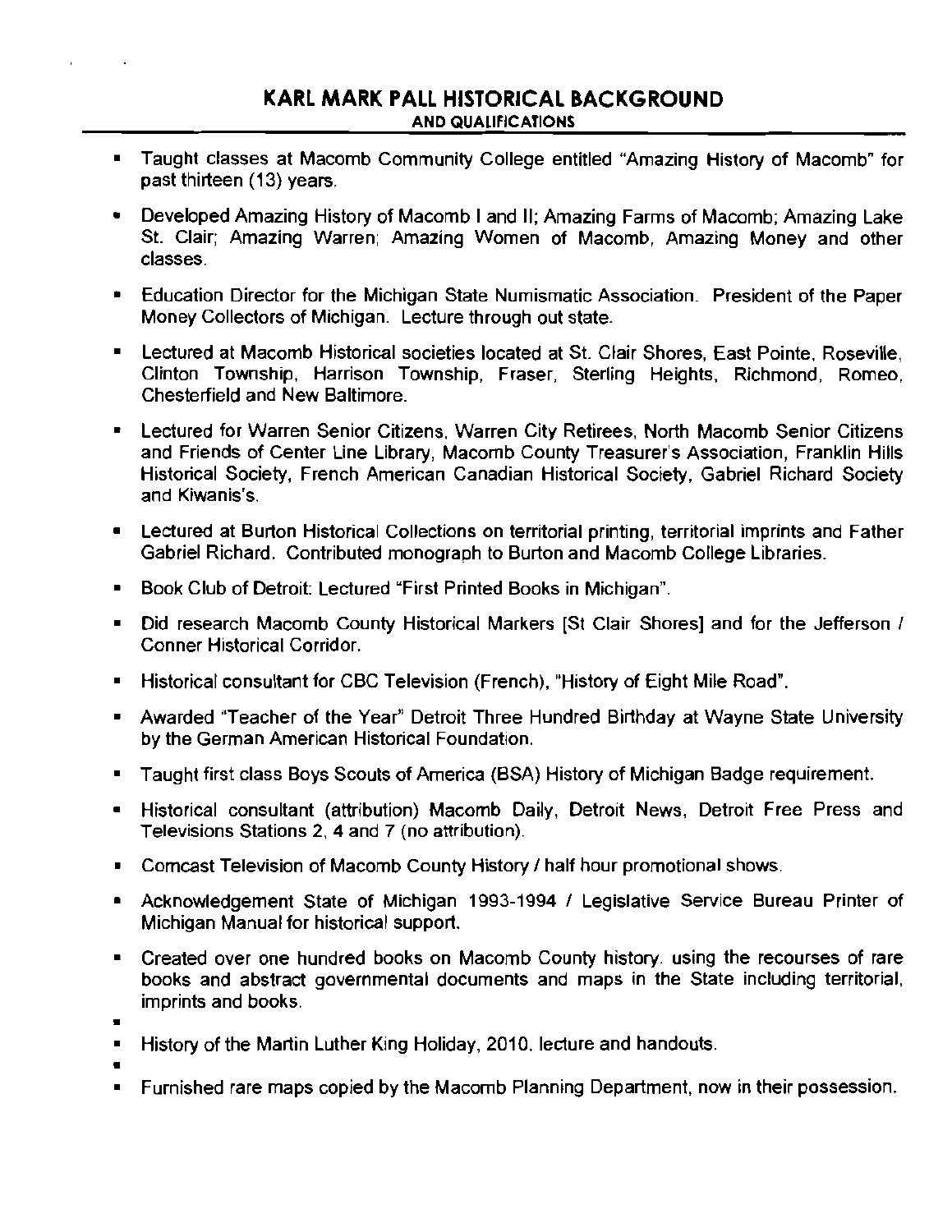

# **BOARD OF COMMISSIONERS**

1 S. Main St., 9th Floor Mount Clemens. Michigan 48043 586-469-5125 FAX 586-469-5993 macombcountymi.gov/boardofcommissioners

October 14, 2009

Honorable Commissioners TO:

Paul Gieleghem, Chairman PGA FROM:

RE: Substance Abuse Advisory Council

I request you concur with the recommendation of the Macomb County Community Mental Health Board of Directors and the Office of Substance Abuse to re-appoint Eric Jackson to the Substance Abuse Advisory Council.

The term will begin immediately and extend through August 31, 2013.

Please see the attached letter and application.

Thank you.

:pd

## **MACOMB COUNTY BOARD OF COMMISSIONERS**

Andrey Duzyj - District 1 Marvin E. Sanger - Disirici 2 Phillip A. DiMana District 3 Tom Mocen Disnet 4 Susan J. Doherty - District 5.

Sue Rocca - District 7 David Flynn District 8 Rohen Mijac - District 9 Ken Lampar - District 10 Ed Szczepanski - District 11

James L. Carabelli - District 12 Don Brown - District 13 Brian Brdak - District 14 Keith Rengert - District 15 Carey Torrice - District 16

Paul Gieleghem District 19 Chairman

Kaihy Torco Disinct 20 Vice Chair.

Ed Bruley - District 17 Dana Camphous-Peterson District 18 Irene M. Kepler District 21 Frank Accasing Jr. - District 22

Joan Flynn District 6 Sergeant-At-Arms

William A. Crouchman - District 23 Michael A. Boyle - District 24 Kathy D. Vosbing - District 25 Jellery S. Sprys District 26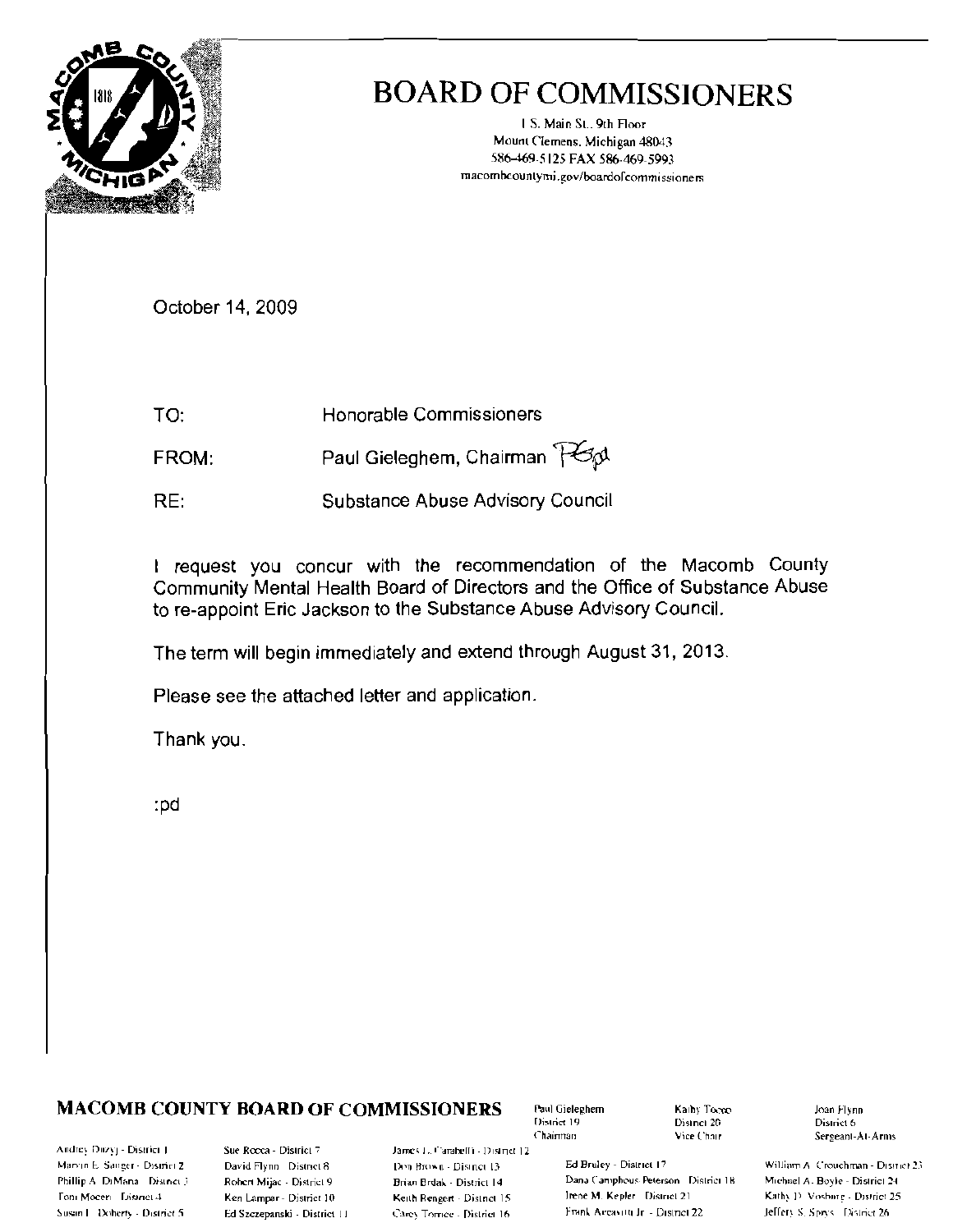

Louis J. Burdi Chairperson

Janice A.S- Wilson Vice-Chairperson

Secretary-Treasurer

Nick Ciaramilaro



A CARF Acc;rediled **Organization** 



**MEMBER** 

# COMMUNITY MENTAL HEALTH

22550 Hall Road Clinton Township, MI 48036 586-469-5275 FAX 586-469-7674

**October 12, 2010** 

Paul Gieleghem., Chairman John L. Kinch **Macomb County Board of Commissioners** Executive Director 9<sup>th</sup> Floor, Administration Building BOARD OF DIRECTORS Mt. Clemens, MI 48043

Dear Chairman Gieleghem

At its meeting of September 29, 2010, the Macomb County Community Joan FI)nn Mental Health Board of Directors concurred with the recommendation of the Office of Substance Abuse and approved the reappointment of*Eric Jackson*  Palricia Bill to the Substance Abuse Advisory Council for a period of three years beginning Marilyn Brown<br>
Linda K. Busch September 1, 2010. September 1, 2010.

Mary Louise Dancr **As you know, the Substance Abuse Advisory Council meets regularly during the** Rose Aon Mrosewske Brian Negovan year to provide input and to review community needs and the services necessary to Betty Slinde Betty Slinde meet those needs. The Council is advisory in nature and no per diem is paid.

> The Macomb County Board of Commissioners is hereby formally requested to approve the reappointment of the following to the Substance Abuse Advisory Council:

### ERIC JACKSON

The original application of the candidate is enclosed for your review. As usual, additional slots are available should the Board of Commissioners wish to appoint other individuals to the Substance Abuse Advisory Council.

For additional information or if there are questions. please contact John Kinch at 469-6462 or Randy O'Brien at 469-5278. Thank you for your consideration. For additional information or i<br>469-6462 or Randy O'Brien at<br>Sincerely,<br>Formation of Roman

Sincerely,

LOUIS J. BURDI

Chairperson

LIB/bl cc: J. Kinch;. Executive Director R. O'Brien, Director, Office of Substance Abuse

## $MACOMB$  COUNTY BOARD OF COMMISSIONERS Paul Gieleghern  $K$ adhy Tocco Joan Flynn

Andrey Duzyj - District 1 Sue Rocca - District 7 Iames L. Carabelli - District 12

District 20

Marvin E. Sauger - Disurict 2 David Flynn - District 8 Don Brown - District 13 Ed Bruley - District 17 William A. Crouchman - District 23<br>Prillio A. District 24 Donn Milion - District Person Brown - District 14 Dana Campho Phillip A. DiMana - District 3 Robert Mijse - District 9 Brian Brdak - District 14 Dana Camphous-Peterson - District 18 Michael A. Boyle - District 24 Dana Camphous-Peterson - District 18 Michael A. Boyle - District 25 E-1 Foni Moceri - District 4 Ken Lampar - District 10 Keith Rengert - District 15 Erank Accavitti Jr. - District 21 Kathy D. Vosburg - District 26<br>Susan L. Doheny - District 5 Ed Seczenanski - District 11 Carey Torrice - Distr Susan L. Doheny - District 5 . Ed Szczepanski - District II Carey Tomee - District 16 . Frank Accavitti Jr. - District 22

Chairman vice Chair \$ . Sereeant-At-Arms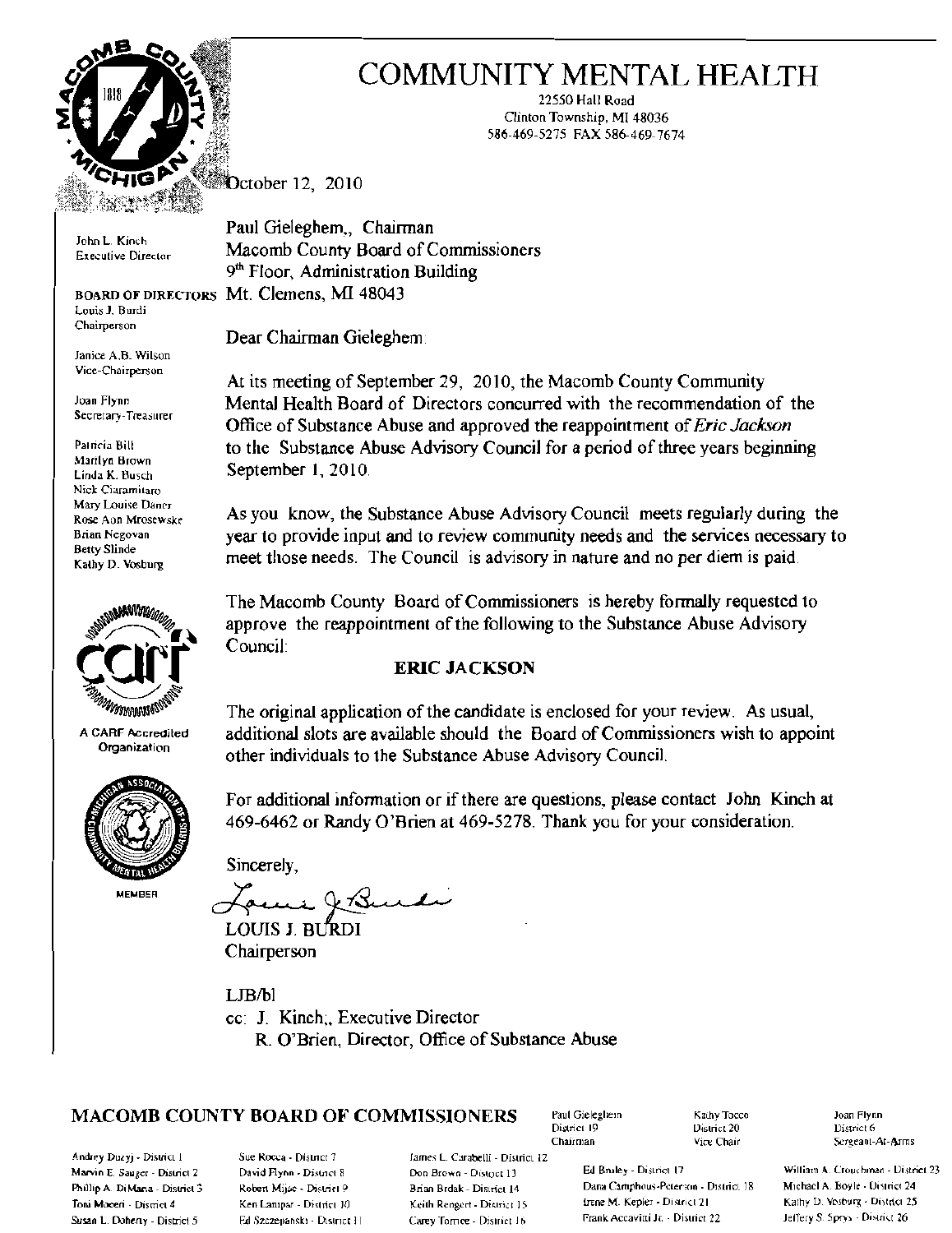# **APPLICATION FOR APPOINTMENT MACOMB COUNTY BOARD OR COMMISSION**

 $\ddot{\phantom{0}}$ 

(Please note only legible applications can be considered)

| Eric Jackson _______, hereby make application for appointment to Macomb County<br>Name                                        |                        |                                                                             |
|-------------------------------------------------------------------------------------------------------------------------------|------------------------|-----------------------------------------------------------------------------|
| Substance Abuse Advisory Council _____ for three years from 09/01/2010                                                        |                        |                                                                             |
| Name of Board or Commission                                                                                                   | <b>Number of years</b> | <b>Exact Dates of Appointment</b>                                           |
| ${10}$ 08/31/2013                                                                                                             |                        |                                                                             |
| TO THE MACOMB COUNTY BOARD OF COMMISSIONERS:                                                                                  |                        |                                                                             |
| <b>STATE OF MICHIGAN)</b>                                                                                                     |                        |                                                                             |
| his<br><b>COUNTY OF MACOMB)</b>                                                                                               |                        |                                                                             |
| 1. I reside at $\frac{\partial \phi}{\partial 5}$ Thomson Clinton $\frac{\pi \psi}{\sqrt{2}}$ MI. $\frac{\pi \psi}{\sqrt{2}}$ |                        |                                                                             |
| Macomb and have since 1978                                                                                                    |                        |                                                                             |
| Mailing address if different than above: $\mathcal{N}/\mathcal{H}$                                                            |                        |                                                                             |
| Telephone: 586-791-6096 Cell Phone: 586-214-6823<br>Email: effectsid 615@ wowway. Com                                         |                        |                                                                             |
|                                                                                                                               |                        |                                                                             |
| 2. I am at least 18 years of age: Yes g□ No □□                                                                                |                        |                                                                             |
| 3. I am currently registered to vote: Yes XI No DE                                                                            |                        |                                                                             |
| 4. Citizen of <u>UNITed States</u> of America<br>5. Employer: Maconsh Community Glege                                         |                        |                                                                             |
|                                                                                                                               |                        |                                                                             |
| Telephone: 586-498-4053                                                                                                       |                        |                                                                             |
|                                                                                                                               |                        |                                                                             |
|                                                                                                                               |                        | a. Indicate nature of your work: <u>Community</u> out reach; Volsian outrad |
|                                                                                                                               |                        |                                                                             |

 $\mathbf{I}$ 

Ť,  $\mathcal{L}$ 

 $\frac{1}{2}$  $\ddot{\mathrm{t}}$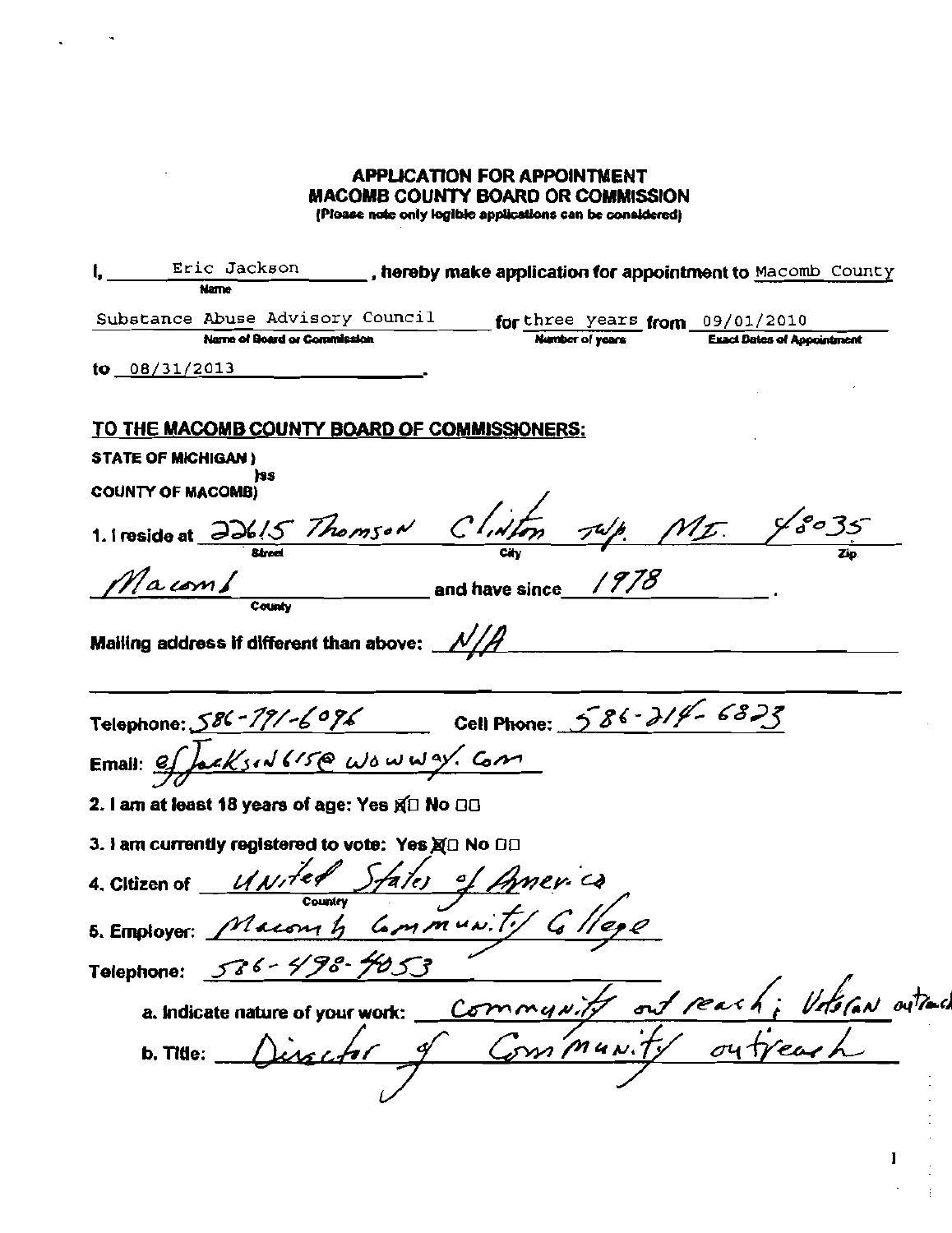6. Educational level and degrees received: ASSOC. Degree, BA So 7. I presently hold the following appointments and elected positions: Advisory ল ১২ **Appointment or Election Date Appointment of Election Date**  $\overline{T}$ die **Appointment or Election Date** 8. Previously held appointments and/or elected positions: I per Visur THIA Dates Served **Title** Dates Served 9. Have you even been convicted of a felony? If yes, list each, giving date, nature of offense or violation, name and location of court, the penalty imposed, if any, or the disposition of the case. A conviction will not automatically bar you from an appointment.  $\overline{O}$ 

10. Do you have a conflict of interest or a potential conflict of interest such as a financial or business interest in any contracts, grants, permits, etc. with Macomb County? If so, list the interest (except where required for the appointment).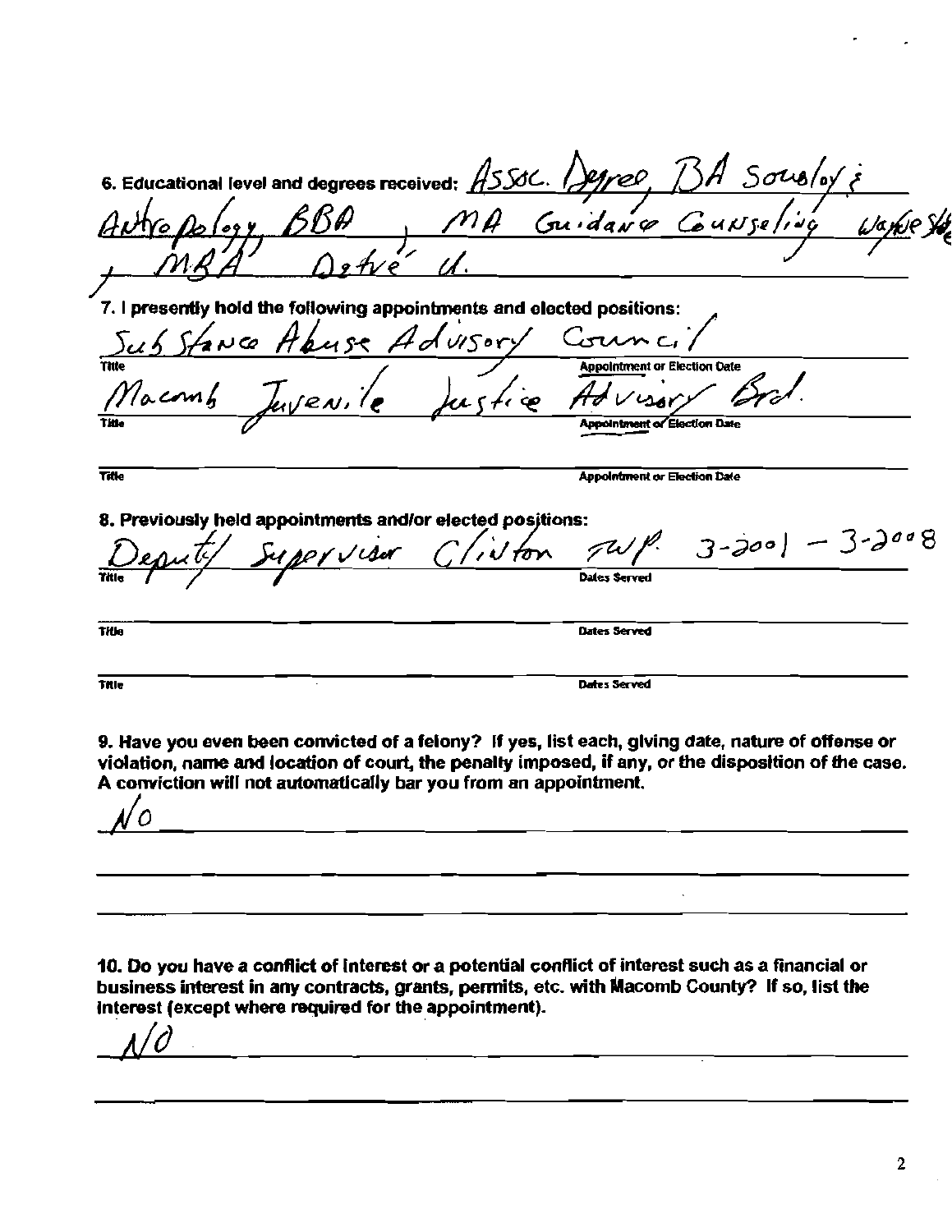11. List any family members who are or have been employed by Macomb County or are or have been elected to County offices.

 $N^{\circ}$ 

12. Is this an application for reappointment? Yes XI No DG  $9.1201$ If yes, how many years have you served on this board?  $2$ Year ð Please indicate your attendance record for the term(s) served No. of meetings attended No. of meetings hald Comments/Clarification (only if necessary) [2012] [2012] [2012] [2012] [2012] [2012] [2012] [2012] [2012] [2012] [2012] [2012] [2012] [2012] [2012] [2012] [2012] [2012] [2012] [2012] [2012] [2012] [2012] [2012] [2012] [201

9. Briefly indicate your qualifications for appointment to this specific board and why you believe your appointment will benefit Macomb County.

17 Years in the Dyportment of Con substance Abase ussues. fact with drug and  $\omega$ ith Guidance Counter  $\mathcal{A}$ with Organization e met t a dov SSIMI Substance problems. ₽ 'he i  $\frac{1}{\sqrt{2}}$ our citizents is Coun h i to these problems that stem have succumb - substance Aluse, if I am continued to Board.